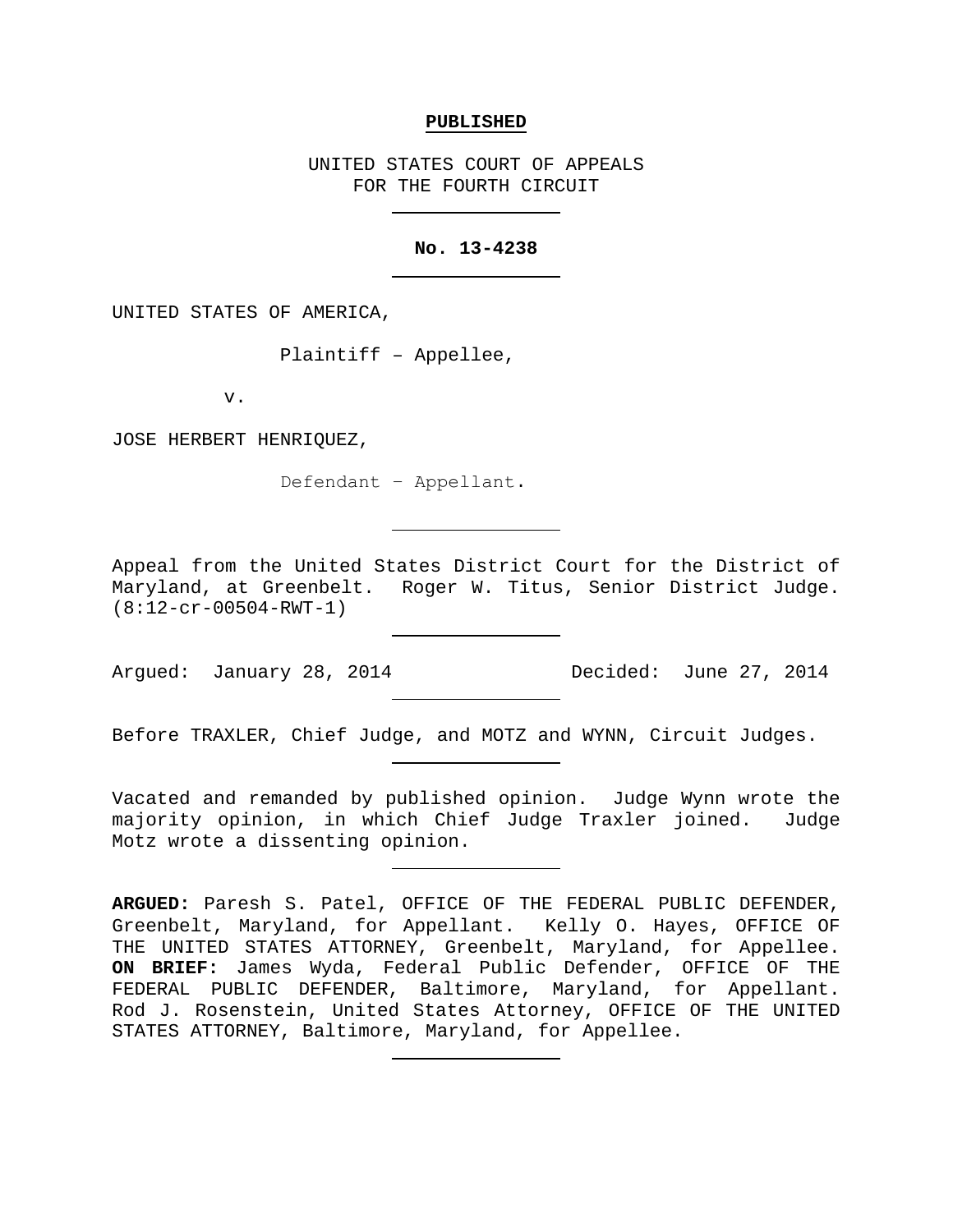WYNN, Circuit Judge:

Under the United States Sentencing Guidelines, judges may increase the sentences of defendants previously convicted of violent crimes. Generic burglary has been deemed a crime of violence sufficient to support such an enhanced sentence. At issue in this case is whether first degree burglary in Maryland constitutes a generic burglary, i.e., a crime of violence that can support a sentence enhancement under United States Sentencing Guidelines Section 2L1.2(b)(1)(A)(ii). Our careful review leads us to conclude that it does not. We hold that Maryland's courts have construed Maryland's first degree burglary statute more broadly than the Supreme Court's definition of generic burglary. Specifically, there is a realistic probability that Maryland's statute covers burglaries of motor vehicles or boats—places that the United States Supreme Court has expressly excluded from generic burglary. Accordingly, we vacate Defendant's sentence, which the district court enhanced based on Defendant's prior conviction of first degree burglary in Maryland, and remand for resentencing.

I.

Jose Herbert Henriquez ("Defendant") pled guilty without a plea agreement to one count of unlawfully reentering the United States in violation of 8 U.S.C. § 1326(a) and (b)(2). His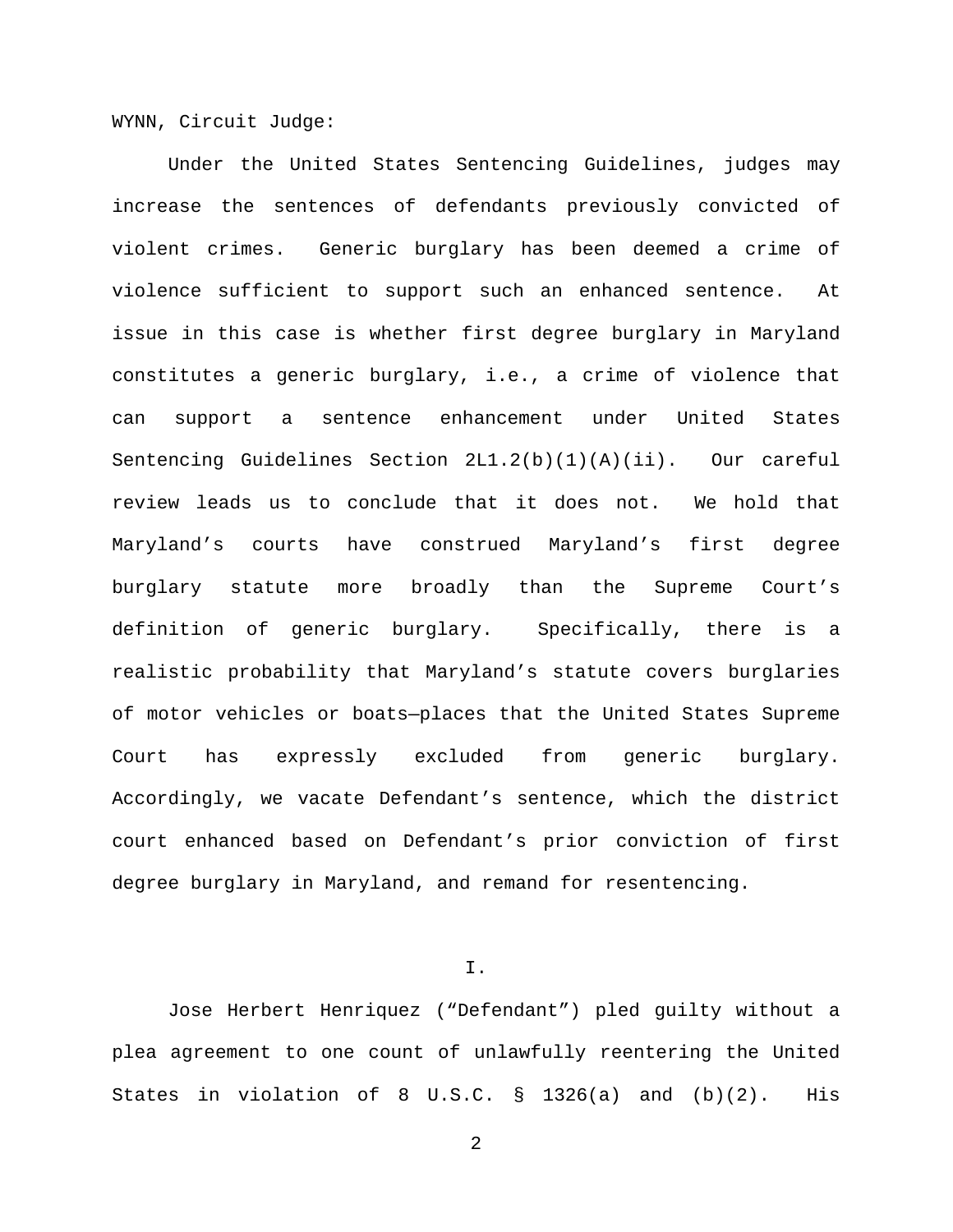adjusted offense level was calculated to be 24, which consisted of a base offense level of 8, plus a 16-level enhancement under United States Sentencing Guidelines ("U.S.S.G.") Section 2L1.2(b)(1)(A)(ii). The offense that triggered the 16-level enhancement was Defendant's 2000 Maryland conviction of first degree burglary, which the presentence report ("PSR") called a crime of violence. Over Defendant's objection, the district court applied the enhancement and sentenced Defendant to 41 months of imprisonment. $^1$  $^1$ 

In explaining its decision to apply the enhancement, the district court noted that U.S.S.G. Section 2L1.2(b)(1) "says burglary of a dwelling[,]" and that the Maryland statute "is four square within the language of the applicable Guideline Section 2L1.2 as 'burglary of a dwelling.'" J.A. 80–81. The district court also explained that "Maryland retains the more traditional" definition of burglary and "has not chosen to expand it to any old structure." J.A. 80.

Defendant filed a timely appeal and raises the same argument that he made below: that a conviction of first degree burglary in Maryland is not a crime of violence because

<span id="page-2-0"></span> $1$  The PSR recommended, and the district court granted, a 3level reduction for Defendant's acceptance of responsibility. The resulting 41-month sentence was within the Guidelines range of 41 to 51 months for Defendant's total offense level of 21 and criminal history category of II.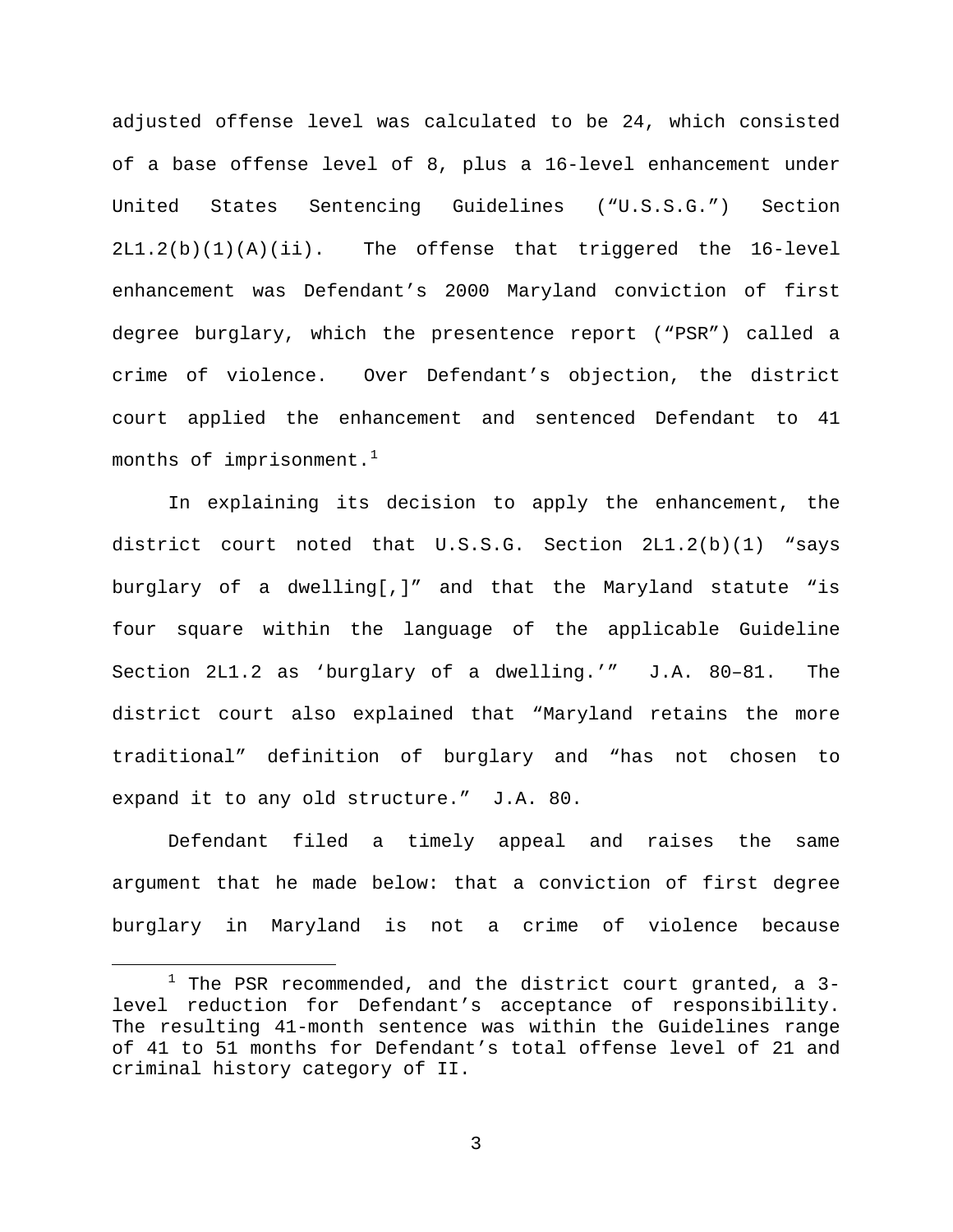Maryland's definition of burglary exceeds the scope of generic burglary as defined by the United States Supreme Court. Specifically, Defendant argues that first degree burglary in Maryland lacks a necessary element of generic burglary—that the crime take place in a building or structure. Defendant contends that because Maryland has not limited the term "dwelling" to buildings or structures, one could be convicted in Maryland of burglarizing boats or motor vehicles, which are enclosures that the Supreme Court has expressly excluded from the definition of generic burglary. Upon careful review, we must agree with Defendant.

## II.

A defendant convicted of illegally reentering the United States is subject to a sentencing enhancement if, before his removal, he had been convicted of a "crime of violence." U.S.S.G. § 2L1.2(b)(1)(A)(ii). The Guidelines definition of "crime of violence" specifically includes "burglary of a dwelling."  $U.S.S.G. S 2L1.2(b)(1)(A)$  cmt.  $n.1(B)(iii)$ . Whether a prior conviction qualifies as a crime of violence is a legal question that we review de novo. United States v. Bonilla, 687 F.3d 188, 190 (4th Cir. 2012), cert. denied, 134 S. Ct. 52 (2013).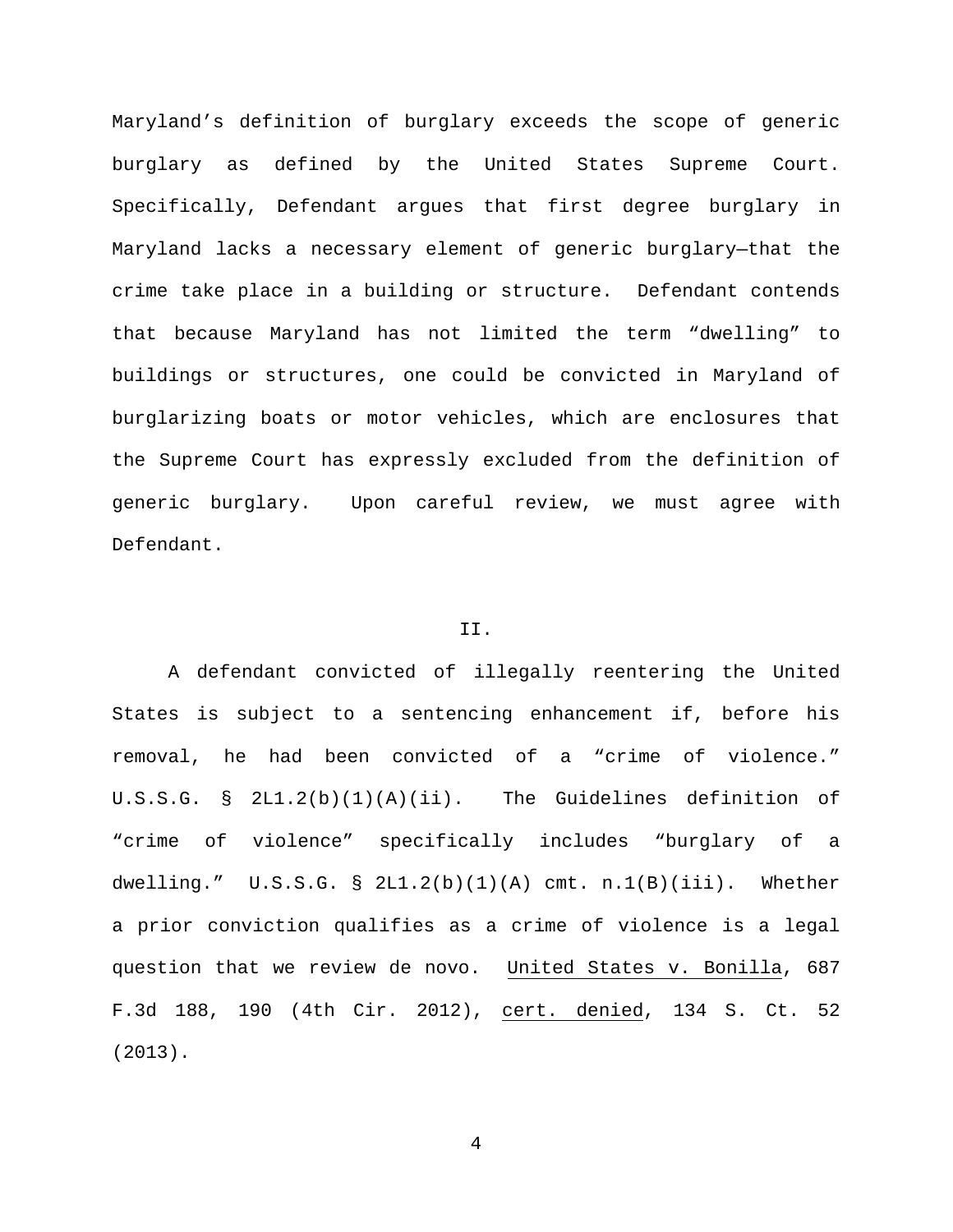In Taylor v. United States, 495 U.S. 575 (1990), the Supreme Court considered whether "burglary" constituted a "violent felony" under the Armed Career Criminal Act ("ACCA"), 18 U.S.C.  $\frac{1}{2}$  $\frac{1}{2}$  $\frac{1}{2}$   $\frac{1}{2}$   $\frac{1}{2}$  The Supreme Court sought to tease out "some uniform definition independent of the labels employed by the various States' criminal codes." Taylor, 495 U.S. at 592. The Court held that "[a]lthough the exact formulations vary, the generic, contemporary meaning of burglary contains at least the following elements: an unlawful or unprivileged entry into, or remaining in, a building or other structure, with intent to commit a crime." Id. at 598. The Supreme Court noted that "there is no problem" for convictions in states whose definitions of burglary are the same as—or narrower than—this generic definition. Id. at 599. But the same could not be said of states that "define burglary more broadly, e.g., . . . by including places, such as automobiles[,]" i.e., places "other than buildings." Id.

Fifteen years later, the Supreme Court stated even more clearly that the ACCA "makes burglary a violent felony only if

A.

<span id="page-4-0"></span> $2$  Although Taylor pertained to the ACCA, we apply the same analysis to the question of whether a particular crime constitutes a "crime of violence" under the Guidelines. See United States v. Bonilla, 687 F.3d 188, 190 n.3 (4th Cir. 2012).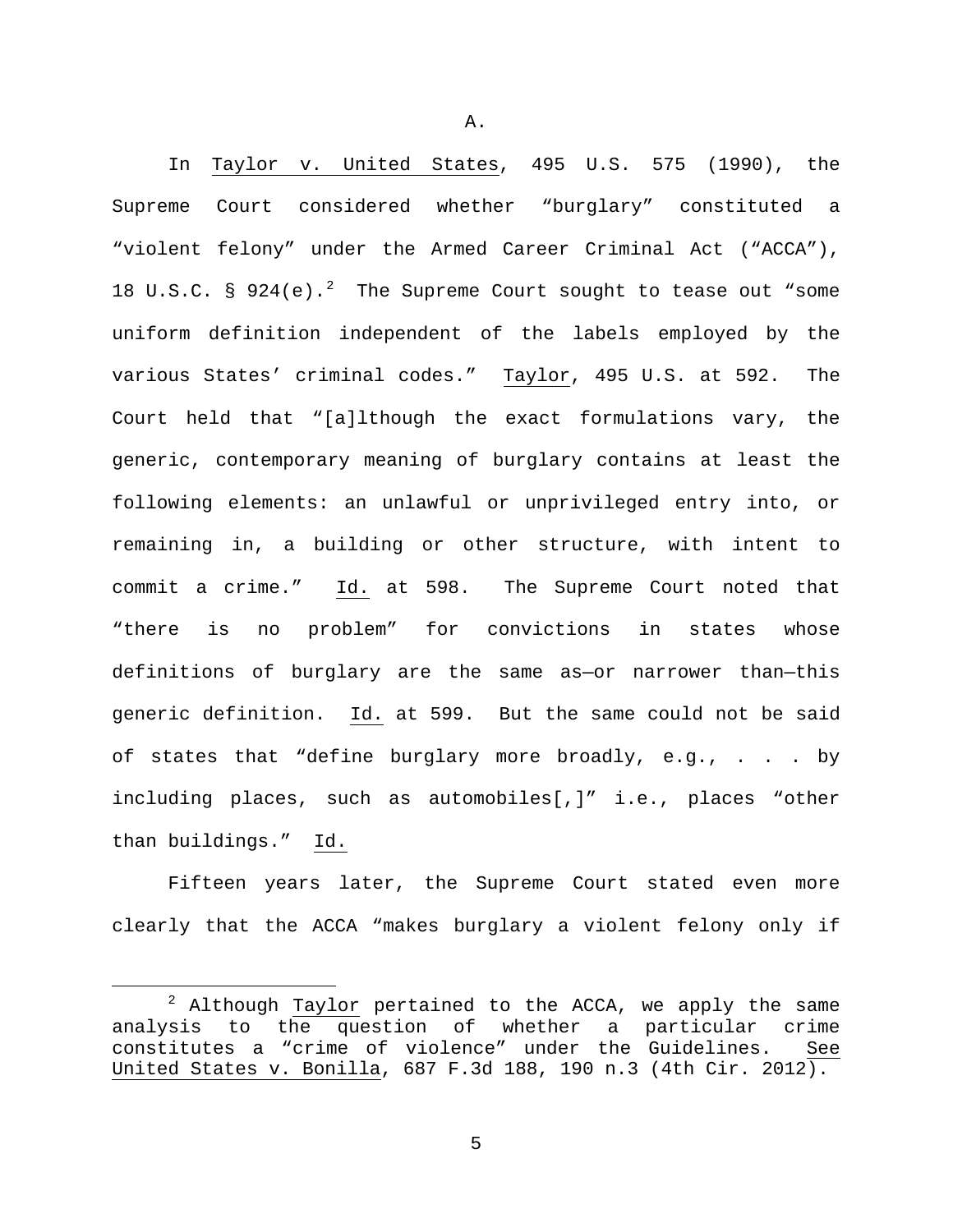committed in a building or enclosed space ('generic burglary'), not in a boat or motor vehicle." Shepard v. United States, 544 U.S. 13, 15-16 (2005). Although Taylor and Shepard both involved the ACCA's enumerated crime of "burglary," rather than the Guidelines' enumerated crime of "burglary of a dwelling" at issue here, this Court has nonetheless applied Taylor's definition of generic burglary to the Guidelines' inquiry, "with the additional requirement that a burglary qualifying as a 'crime of violence' must involve a dwelling." Bonilla, 687 F.3d at 190–91 n.3 (citing, inter alia, United States v. Wenner, 351 F.3d 969, 973 (9th Cir. 2003) ("[T]he most logical and sensible reading of the Guidelines . . . is to construe 'burglary of a dwelling' as the Taylor definition of burglary, with the narrowing qualification that the burglary occur in a dwelling[.]")). Thus, before applying the enhancement in U.S.S.G. Section  $2L1.2(b)(1)(A)(ii)$  to a defendant who previously had been convicted of burglary, a sentencing court must satisfy itself that the defendant's prior burglary conviction entailed the "unlawful or unprivileged entry into, or remaining in, a building or other structure, with intent to commit a crime." Taylor, 495 U.S. at 598. The sentencing court also must ensure that the burglary occurred in a dwelling, Bonilla, 687 F.3d at 190 n.3, and that the dwelling was not a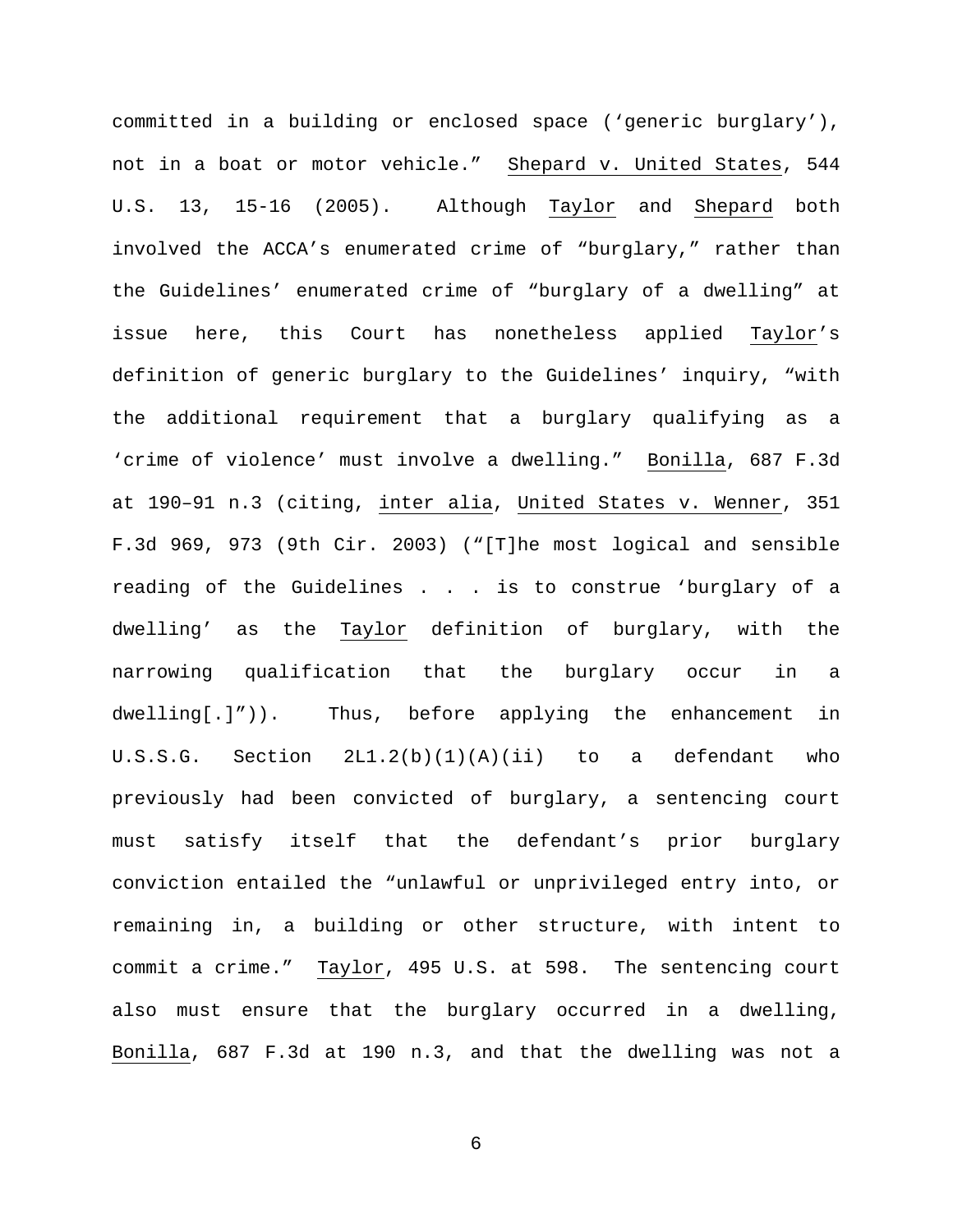boat, motor vehicle, or other enclosure that is excluded from the definition of generic burglary, Shepard, 544 U.S. at 16.

Further, we employ the categorical approach here because "the crime of which the defendant was convicted has a single, indivisible set of elements." Descamps v. United States, 133 S. Ct. 2276, 2282 (2013). Our analysis is thus "restricted to 'the fact of conviction and the statutory definition of the prior offense.'" United States v. Aparicio-Soria, 740 F.3d 152, 154 (4th Cir. 2014) (en banc) (quoting Taylor, 495 U.S. at 603).

Finally, federal courts have no "authority to place a construction on a state statute different from the one rendered by the highest court of the State." Johnson v. Fankell, 520 U.S. 911, 916 (1997). Rather, "[t]o the extent that the statutory definition of the prior offense has been interpreted by the state's highest court, that interpretation constrains our analysis of the elements of state law." Aparicio-Soria, 740 F.3d at 154. With this legal framework in mind, we now turn to the text of Maryland's first degree burglary statute and the way in which the Maryland Court of Appeals has interpreted it.

B.

Section 6-202 of Maryland's criminal code provides that "[a] person may not break and enter the dwelling of another with the intent to commit theft or a crime of violence." Md. Code Ann., Crim. Law § 6-202(a). The statute does not define the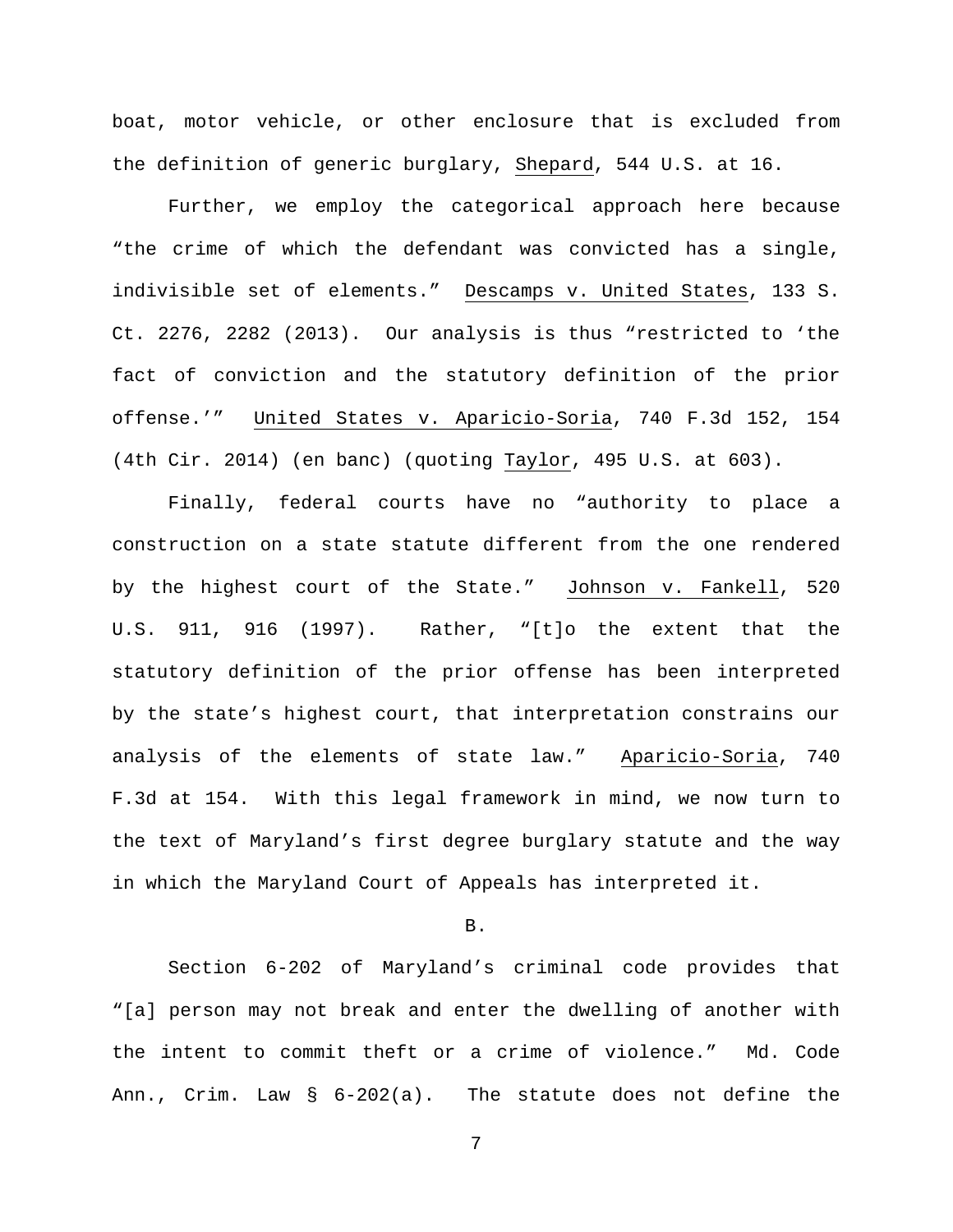term "dwelling," and it was not until 2008 that the Maryland Court of Appeals, Maryland's highest court, considered "precisely what is meant by a 'dwelling[.]'" McKenzie v. State, 962 A.2d 998, 1001 (Md. 2008). After determining that "the General Assembly intended the meaning of 'dwelling,' insofar as the burglary statutes are concerned, to be subject to ongoing clarification in the case law[,]"  $\underline{\text{id.}}$  at 1002, Maryland's high court reviewed opinions by the intermediate court, the Maryland Court of Special Appeals, id. at 1003–07.

The Court of Appeals explained that the intermediate court had developed the following test for determining whether a place was a dwelling under Maryland's burglary statutes:

"The test as to whether or not a building is a dwelling house is whether or not it is used regularly as a place to sleep. No building becomes a dwelling by reason of the fact that someone may sleep there on rare occasions or take an occasional nap there[.]"

Id. at 1003 (quoting Poff v. State, 241 A.2d 898, 900 (Md. Ct. Spec. App. 1968)) (internal quotation marks omitted). The Court of Appeals described how the intermediate court applied that test in 1983 to hold that a recreational vehicle was a dwelling under Maryland's daytime housebreaking statute, and it recounted the intermediate court's explanation:

[T]he "crucial factor" is "whether [the structure] is a place intended to be used, and in fact is used, as an abode and place for humans to sleep. . . . The paramount interest that [the daytime housebreaking statute] seeks to protect is the right of human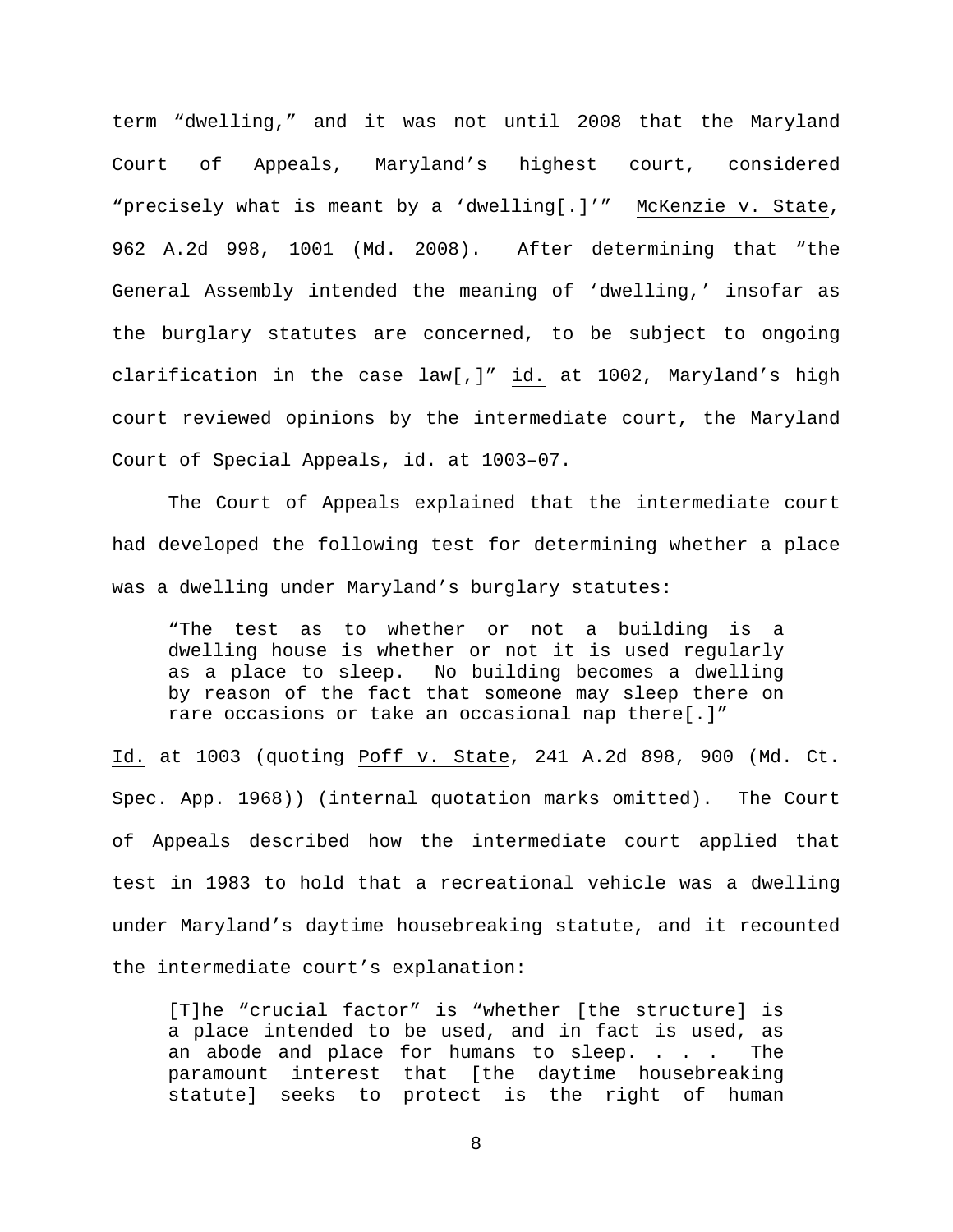habitation to be free from the terror of an invader. Accordingly, it matters not what type of facility the individual chooses to use for his habitation, so long as he intends it to be his abode and so uses it."

Id. at 1005 (quoting Kanaras v. State, 460 A.2d 61, 71 (Md. Ct. Spec. App. 1983)).

To be sure, McKenzie involved the question of whether a temporarily unoccupied apartment constituted a "dwelling." It did not squarely present the question at issue here: whether an enclosure that is excluded from the federal definition of generic burglary—such as a boat or motor vehicle—can be a "dwelling" under Maryland's burglary statutes. But nothing in McKenzie indicates that the Court of Appeals found fault with the intermediate court's reasoning quoted above—reasoning that expressly captured recreational vehicles and easily could cover those boats and motor vehicles that people intend to use, and do use, as their dwellings.

Rather, the Maryland Court of Appeals has embraced a notion of the term "dwelling" that renders its first degree burglary statute broader than the Supreme Court's "generic burglary" definition. This is demonstrated by the Maryland high court's explicit adoption of "the reasoning and holding of the New Jersey Supreme Court in [State v. Scott, 776 A.2d 810 (N.J. 2001)]." Id. at 1007. The Maryland Court of Appeals explained that Scott defined "'dwelling' as 'a place where a person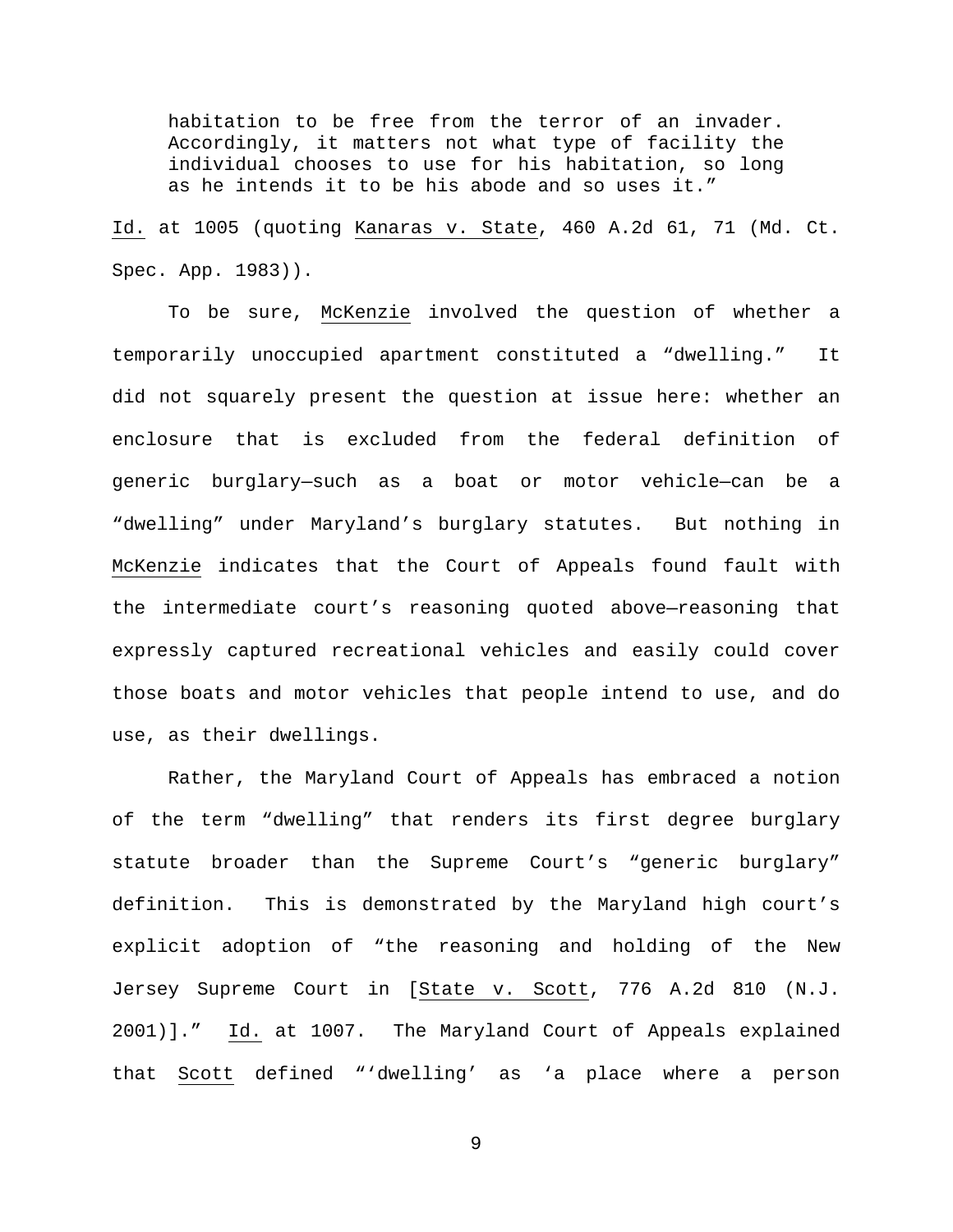resides and sleeps[,]'" id. at 1006 (quoting Scott, 776 A.2d at 814), and that Scott "is generally in line with the Court of Special Appeals' opinions we have discussed." Id. at 1007.

We, therefore, must conclude that Maryland's definition of a "dwelling" as used in its first degree burglary statute is a place where a person resides and sleeps. We decline to impose on this definition a limiting construction that would exclude boats or motor vehicles—enclosures not covered by the federal definition of generic burglary. And although we have found no Maryland Court of Appeals case that has defined a dwelling as a boat or motor vehicle—enclosures clearly outside the scope of the generic definition—such a case is unnecessary for our conclusion. We instead assess "whether there is a realistic probability" that Maryland "would apply its statute to conduct that falls outside the generic definition of" burglary. United States v. Perez-Perez, 737 F.3d 950, 955 (4th Cir. 2013) (quotation marks omitted).

We conclude that there is a realistic probability that Maryland would apply its first degree burglary statute to conduct that falls outside the Supreme Court's definition of "generic burglary." This conclusion is well-supported because the Maryland Court of Appeals has not limited the term "dwelling" to a building or structure. Further, the Maryland Court of Special Appeals has held a recreational vehicle to be a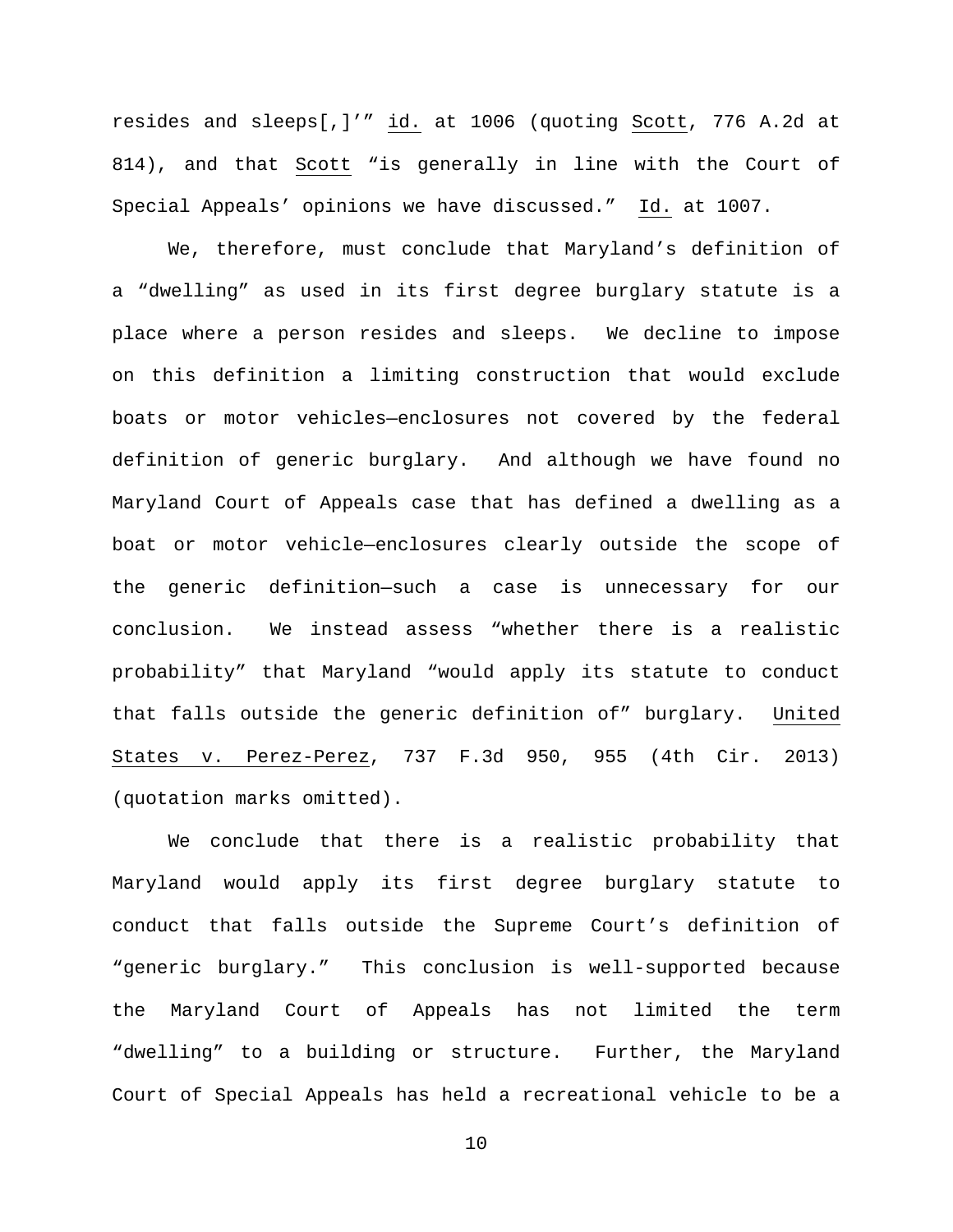dwelling—a holding that the Court of Appeals discussed and in no way rejected when it had the chance to do so in McKenzie.

We turn now to an examination of the parties' arguments.

III.

Defendant makes the simple argument that Maryland's courts have construed the term "dwelling" broadly enough to convict a person of burglarizing an enclosure excluded from the federal definition of generic burglary. Because the categorical approach precludes federal courts from looking to the facts underlying a prior conviction, a sentencing court would have no way to ensure that a first degree burglary conviction in Maryland did not involve an excluded enclosure—such as a boat or motor vehicle. Therefore, Defendant argues, the district court erred in applying the 16-level enhancement under Guidelines Section  $2L1.2(b)(1)(A)(ii)$  for his prior conviction of first degree burglary in Maryland. For the reasons already discussed, we agree.

The Government counters that we should affirm Defendant's sentence because "Maryland's first-degree burglary statute fits well within the definition of 'burglary of a dwelling' for purposes of" Guidelines Section 2L1.2(b)(1)(A)(ii). Appellee's Br. at 11. The Government's argument is similar to the reasoning of the district court, which concluded that the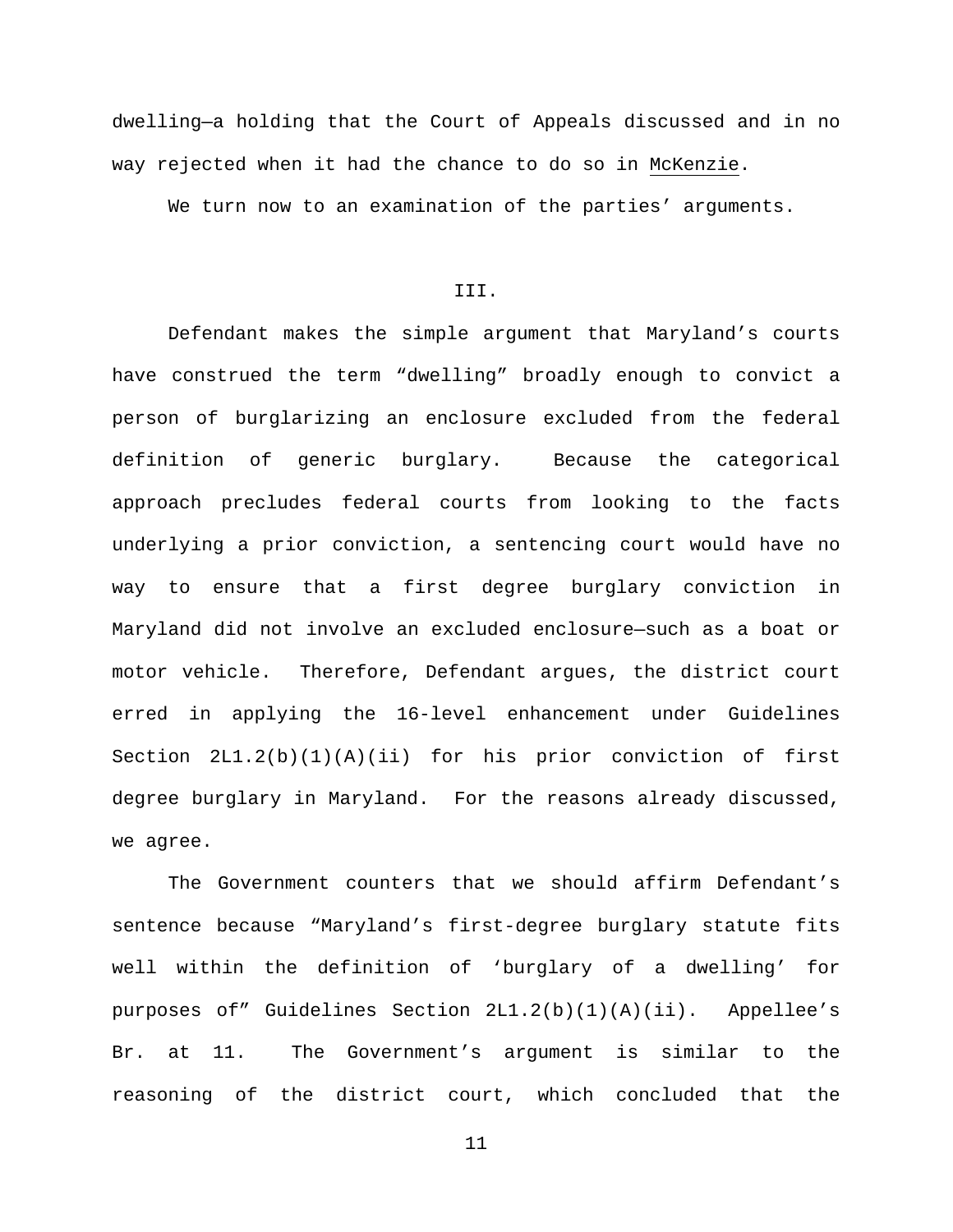Maryland statute Defendant was convicted of violating "is four square within the language of the applicable Guideline Section 2L1.2 as 'burglary of a dwelling.'" J.A. 80.

The Government further contends that Taylor stands for the proposition that the definition of burglary under the ACCA is broader than the common law definition of burglary. And, as noted by the Supreme Court in Taylor, Maryland is "one of the few [states] . . . maintaining the narrow, more restrictive common-law definition" of burglary. Appellee's Br. at 11. Consequently, the Government argues, "Maryland's offense of first-degree burglary . . . fits squarely within the definition of 'burglary' as defined in Taylor." Id. We reject the Government's arguments.

It is true that Maryland's first degree burglary statute criminalizes the "burglary of a dwelling" in terms that exactly match those used in the commentary to the sentencing enhancement at issue here. Compare Md. Code Ann., Crim. Law § 6-202(a), with  $U.S.S.G. S_2LI.2(b)(1)(A)$  cmt.  $n.1(B)(iii)$ . A mere comparison of the language, however, does not end the inquiry because the Maryland statute does not define the term "dwelling." We must, therefore, compare the Maryland state courts' application of the statute to the federal definition of generic burglary. As explained above, the ACCA "makes burglary a violent felony only if committed in a building or enclosed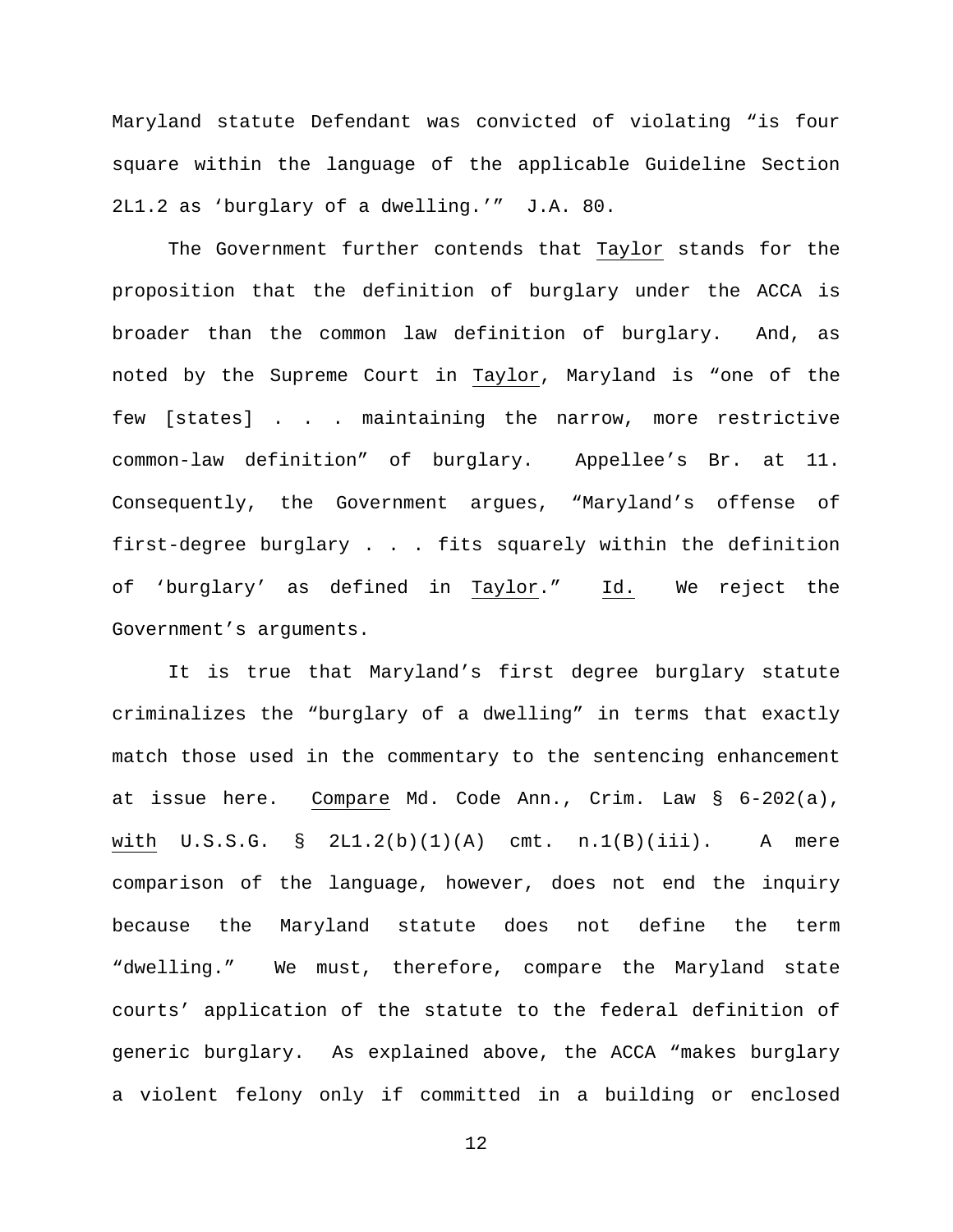space ('generic burglary'), not in a boat or motor vehicle." Shepard, 544 U.S. at 15–16. If a defendant could be convicted of burglarizing a dwelling that happens to be a boat or motor vehicle, Shepard precludes the application of the sentencing enhancement in Guidelines Section 2L1.2(b)(1)(A)(ii) to such a conviction.

It is easily conceivable that Defendant's first degree burglary conviction from 2000 involved one of Shepard's precluded structures: a boat or a motor vehicle. As noted, the Court of Special Appeals has already deemed a recreational vehicle a dwelling. Kanaras, 460 A.2d at 71. And if a dwelling is nothing more than "'a place where a person resides and sleeps[,]'" such a place may well be a houseboat, particularly in a state with as much waterfront as Maryland, or even a car. McKenzie, 962 A.2d at 1006 (quoting Scott, 776 A.2d at 814). Yet the United States Supreme Court has clearly excluded such enclosures from the definition of generic burglary and, consequently, from application of the crime of violence enhancement. Shepard, 544 U.S. at 16.

We are also unpersuaded by the Government's argument that Maryland's first degree burglary statute must be "narrow[er]," and thus, within, the generic definition of burglary because the Supreme Court in Taylor "specifically cited Maryland as one of four [s]tates that retained th[e] common-law definition" of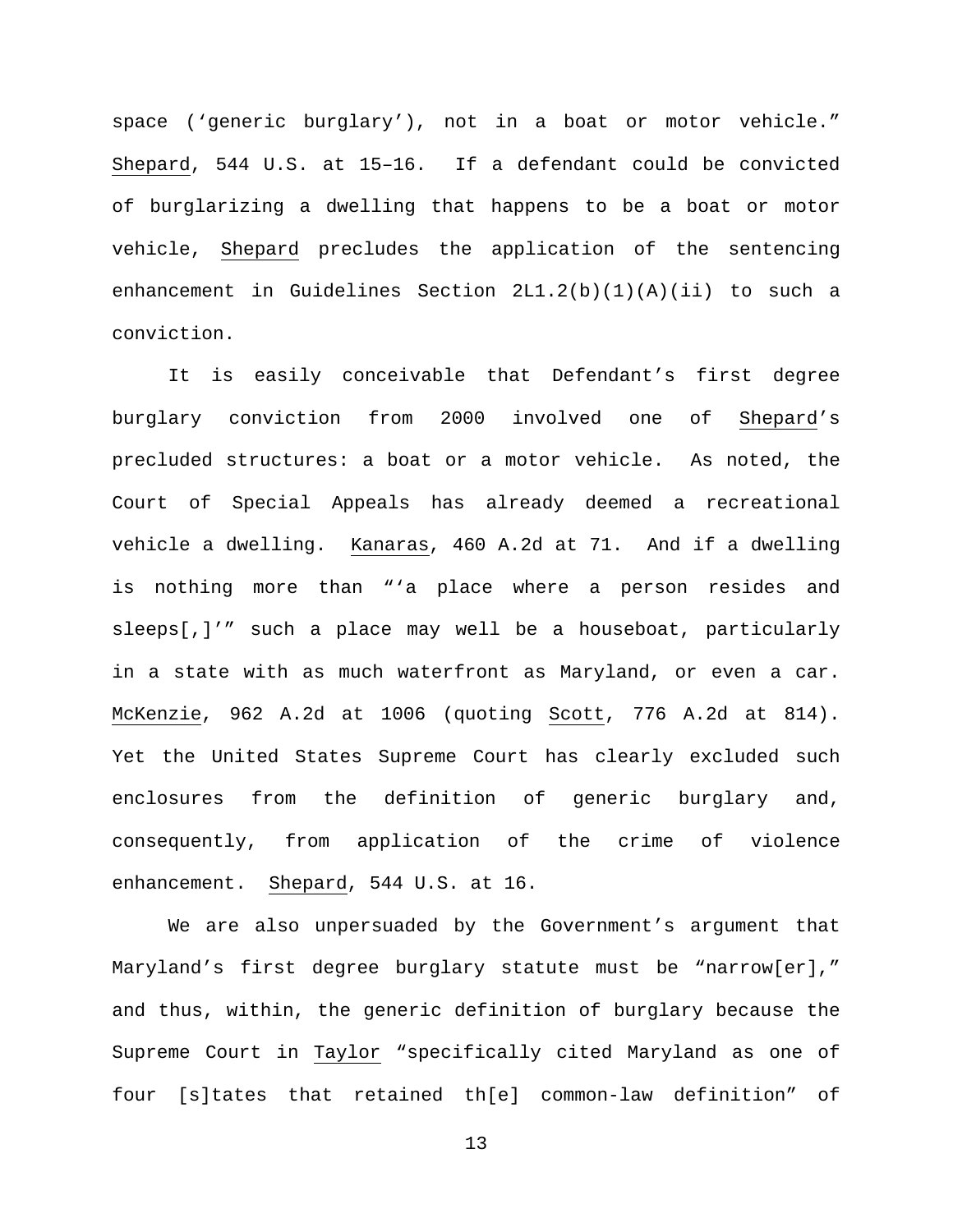burglary. Appellee's Br. at 10. Put simply, the Supreme Court's mentioning of Maryland's burglary law nearly twenty-five years ago does not negate the need for federal sentencing courts to undertake the analysis described above. Since 1990, when Taylor was decided, Maryland's highest court has indicated that the elements of the statute codifying that state's burglary offenses are "subject to ongoing clarification in the case law." McKenzie, 962 A.2d at 1002. What's more, the Supreme Court's decision in Shepard "makes burglary a violent felony only if committed in a building or enclosed space ('generic burglary'), not in a boat or motor vehicle." Shepard, 544 U.S. at 15–16. And at least one defendant in Maryland has had his conviction for daytime housebreaking upheld after the Court of Special Appeals determined that a recreational vehicle constituted a "dwelling" for the purposes of Maryland's burglary laws—a holding expressly recognized and left untouched by the Maryland Court of Appeals in McKenzie. Kanaras, 460 A.2d at 71.

In sum, we conclude that Maryland's first degree burglary statute encompasses "conduct that falls outside the generic definition" of burglary. Perez-Perez, 737 F.3d at 955 (quotation marks omitted). As a consequence, a Maryland conviction of first degree burglary cannot constitute a crime of violence for purposes of Guideline Section 2L1.2(b)(1)(A)(ii).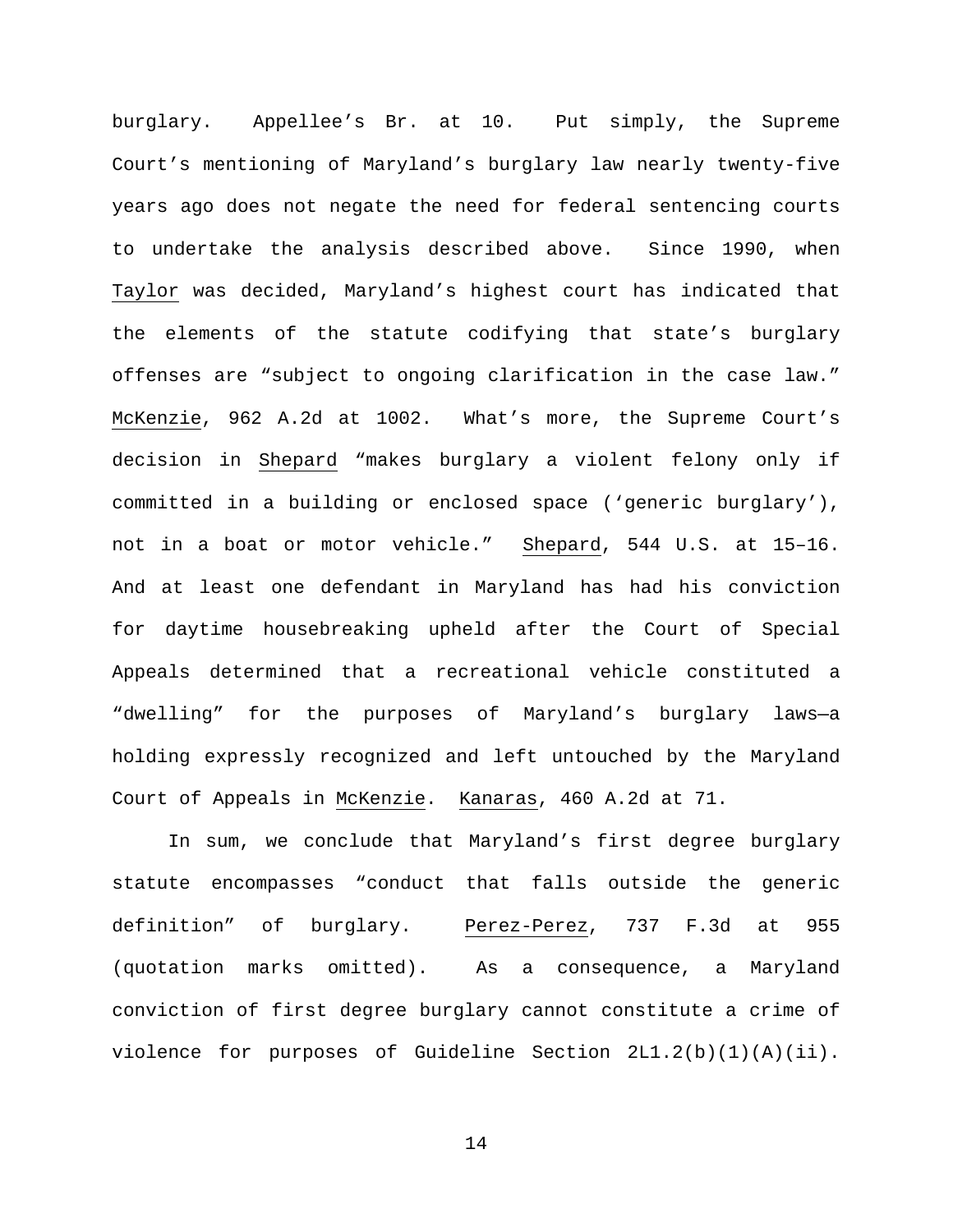The district court erred by applying that enhancement, and Defendant's sentence must be vacated.

IV.

For the foregoing reasons, we vacate and remand Defendant's sentence.

VACATED AND REMANDED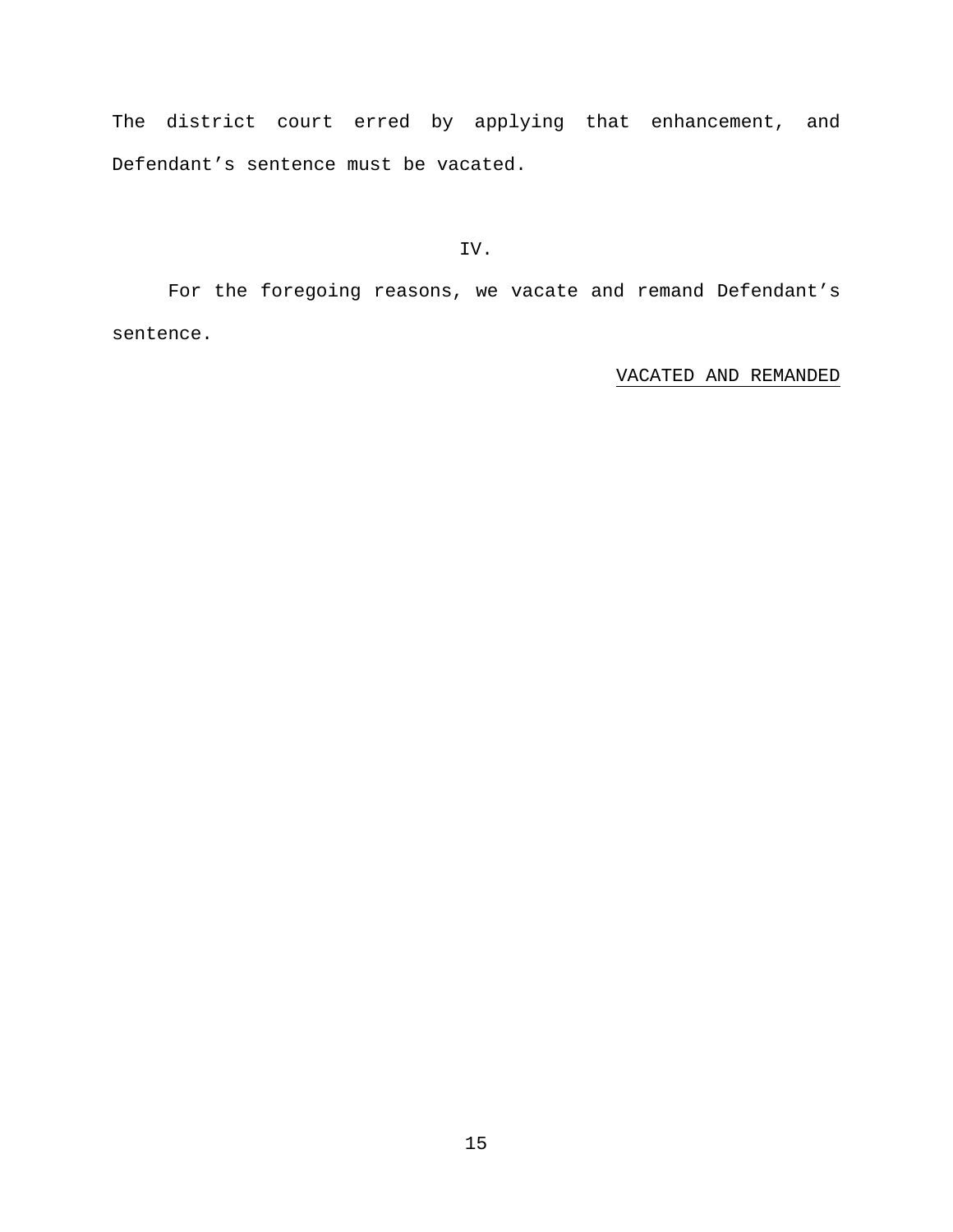DIANA GRIBBON MOTZ, Circuit Judge, dissenting:

There is much with which I agree in the fine majority opinion. I agree that "generic burglary" has been deemed a crime of violence sufficient to support an enhanced federal sentence. I agree that we employ the categorical approach to determine whether first-degree burglary in Maryland criminalizes no more than "generic burglary." I agree that the majority correctly states the elements of "generic burglary" and correctly applies those elements to the Guidelines context. Finally, I agree that, as a federal court, we have no authority "to place a construction on a state statute different from the one rendered by the highest court of the State." Johnson v. Fankell, 520 U.S. 911, 916 (1997). Indeed, it is precisely for these reasons that I must respectfully dissent. For in concluding that Maryland's first-degree burglary statute criminalizes more than "generic burglary," the majority does "place a construction" on that statute "different from the one rendered" by Maryland's highest court.

I.

In Taylor v. United States, the Supreme Court sought to provide, for purposes of a federal sentencing predicate, a "uniform definition [of burglary] independent of the labels employed by the various States' criminal codes." 495 U.S. 575,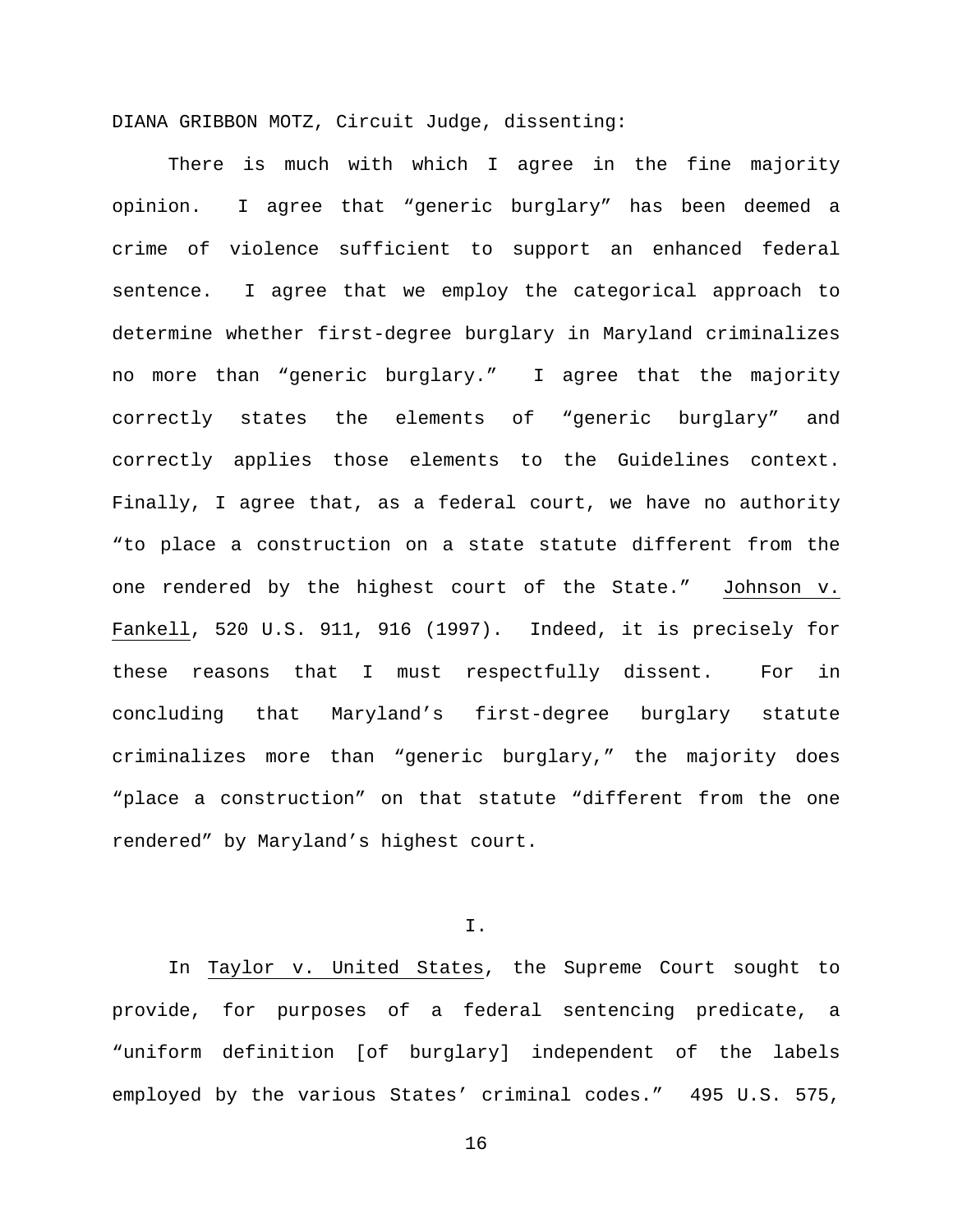592 (1990). Before settling on a "generic, contemporary meaning of burglary," id. at 598, the Court considered the traditional, common-law definition of burglary, i.e., the breaking and entering of a dwelling at night, with intent to commit a felony. In the course of doing so, the Court noted that common-law burglary is "the core, or common denominator" of contemporary burglary, id. at 592, and cited Maryland as a rare example of a state that has retained the narrow, common-law meaning or "something closely resembling" it, id. at 593 n.6.

Because most other states had expanded the definition of burglary beyond its common-law origins (e.g., to include unlawful entry during daytime and into structures other than dwellings), the Taylor Court adopted a definition of "generic burglary" that is broader than common-law burglary. Accordingly, the Court held that "generic burglary" includes "unlawful or unprivileged entry into, or remaining in, a building or other structure, with intent to commit a crime." Id. at 599. Immediately after adopting this broader, generic definition, the Court made clear that it includes common-law burglary. The Court explained that "burglary convictions in common-law States" categorically qualify as sentencing predicates because "the conviction necessarily implies that the defendant has been found guilty of all the elements of generic burglary." Id.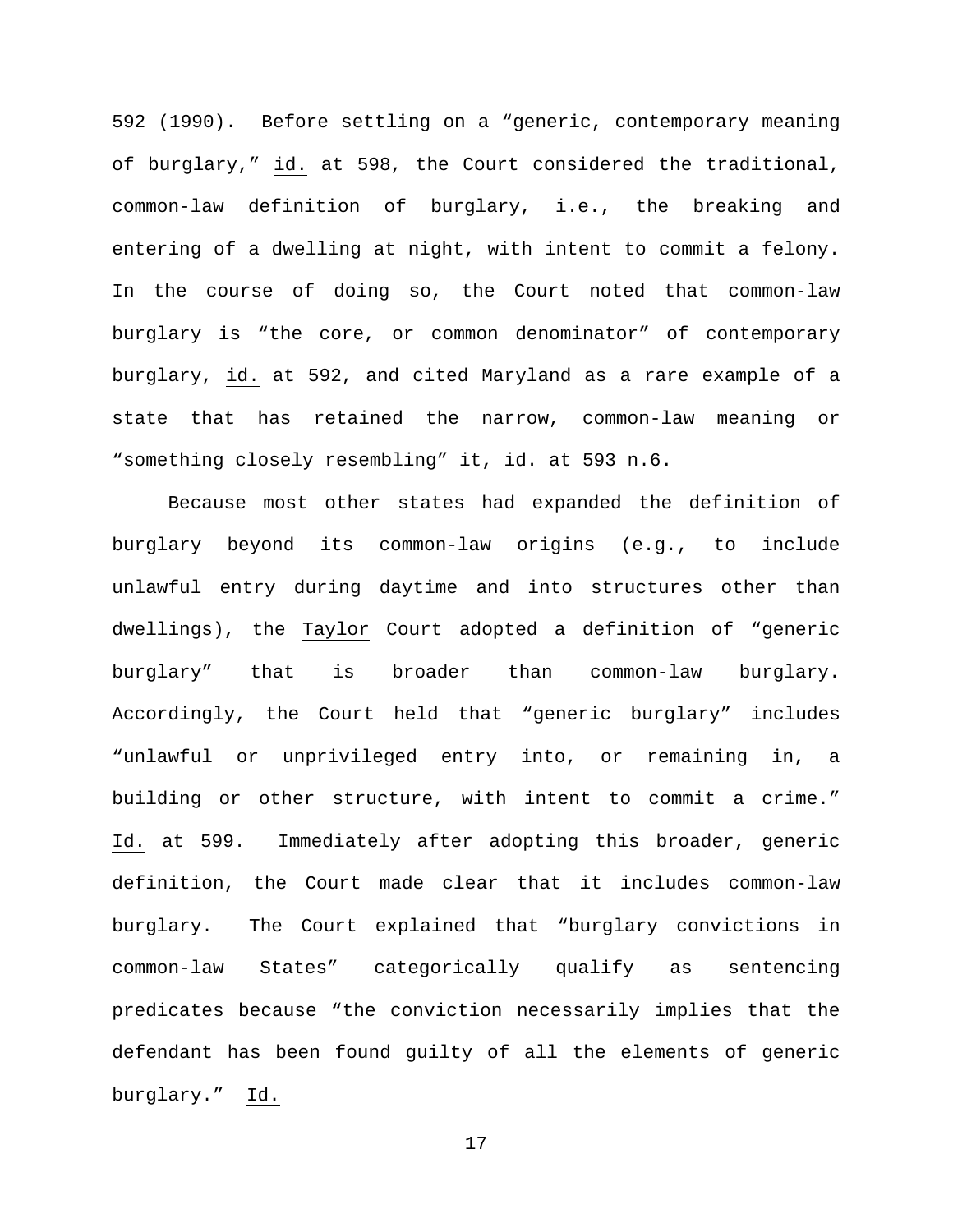Although Taylor focused on the meaning of "burglary" under the Armed Career Criminal Act ("ACCA"), we apply Taylor's generic definition in the Guidelines context as well, with the added requirement that the burglary involve a dwelling. See United States v. Bonilla, 687 F.3d 188, 190-91 n.3 (4th Cir. 2012); see also U.S.S.G. § 2L1.2, cmt. n.1(B)(iii) (defining "crime of violence" to include "burglary of a dwelling"). Thus, because the categorical approach governs our inquiry here, Henriquez's Maryland conviction for first-degree burglary qualifies as a prior crime of violence if it contains the following elements: (1) an unlawful or unprivileged entry into (2) a building or other structure (3) that is a dwelling, with (4) intent to commit a crime.

# II.

Maryland's first-degree burglary statute provides that a "person may not break and enter the dwelling of another with intent to commit theft or a crime of violence." Md. Code Ann., Crim. Law § 6-202(a). This definition would seem, as the Supreme Court suggested in Taylor, to fit comfortably within the definition of "generic burglary." Yet my colleagues hold to the contrary because, while they recognize that the Maryland definition requires entry into a "dwelling," they contend that Maryland courts have construed the term "dwelling" broadly.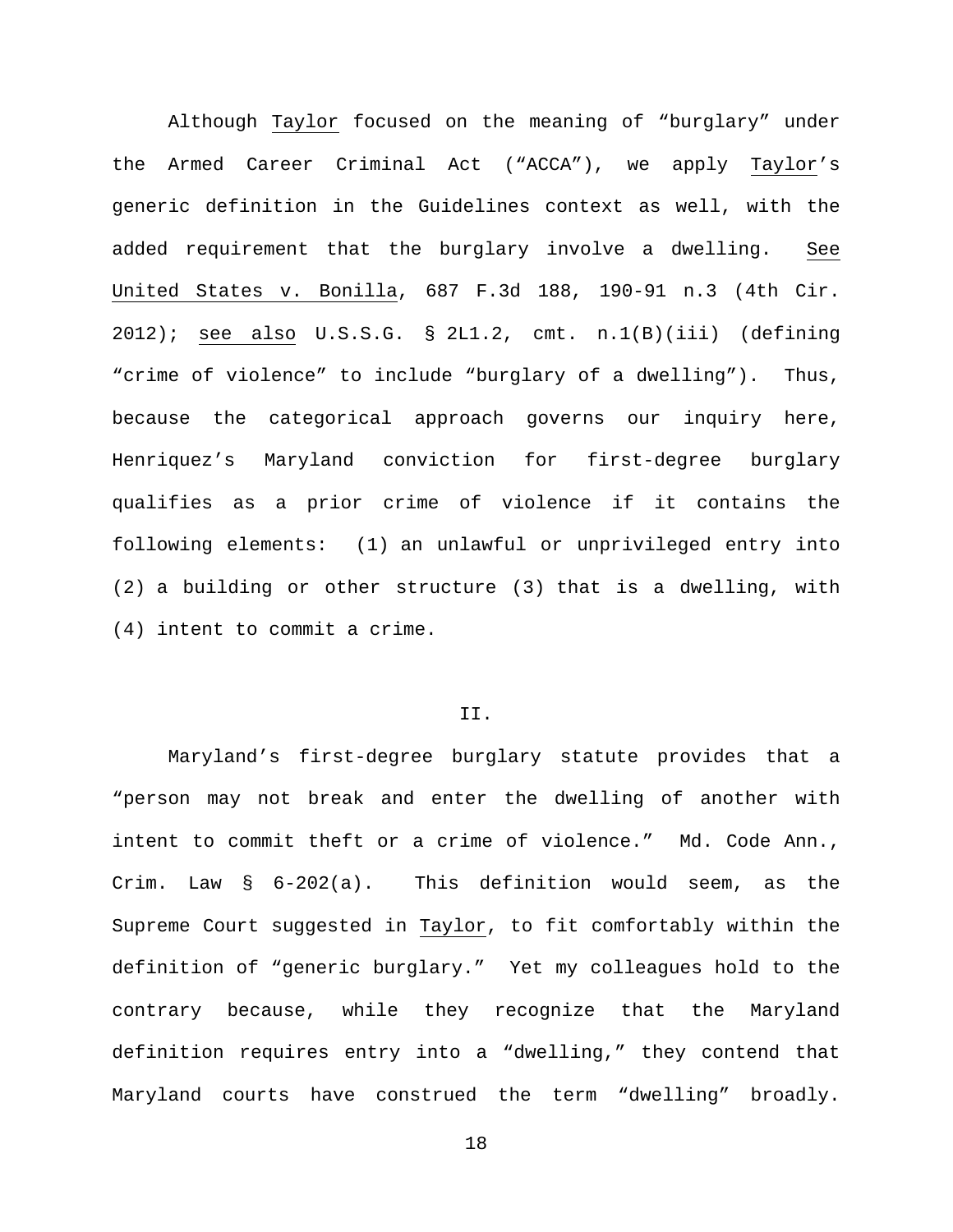They say that under Maryland law a dwelling need not be a "building or other structure" as required by Taylor, but can be a motor vehicle or boat. With respect, I believe they have misread Maryland law.

"The common law felony of burglary crossed the seas from England and became a part of the common law of Maryland." Warfield v. State, 554 A.2d 1238, 1247 (Md. 1989). For centuries burglary remained a common-law offense in Maryland; only recently has the Maryland General Assembly adopted the statutory definition set forth above. McKenzie v. State, 962 A.2d 998, 1000 (Md. 2008). State statutes still do not define "dwelling," but do instruct that the term "retains its judicially determined meaning." Md. Code Ann., Crim. Law § 6- 201. Under Maryland law, when a term "'retains its judicially determined meaning,' it is subject to continued clarification in case law." McKenzie, 962 A.2d at 1001.

In 2008, Maryland's highest court, the Court of Appeals, addressed the meaning of "dwelling" for purposes of the state's burglary statutes and made clear that the common-law definition of the term continues to control. Id. Indeed, the McKenzie court expressly noted that "the meaning of 'dwelling house' [i]s the same as its common law meaning for burglary purposes." Id. at 1003; see also id. at 1002 & 1002 n.1 (explaining that if a term "is not otherwise defined by statute, the common law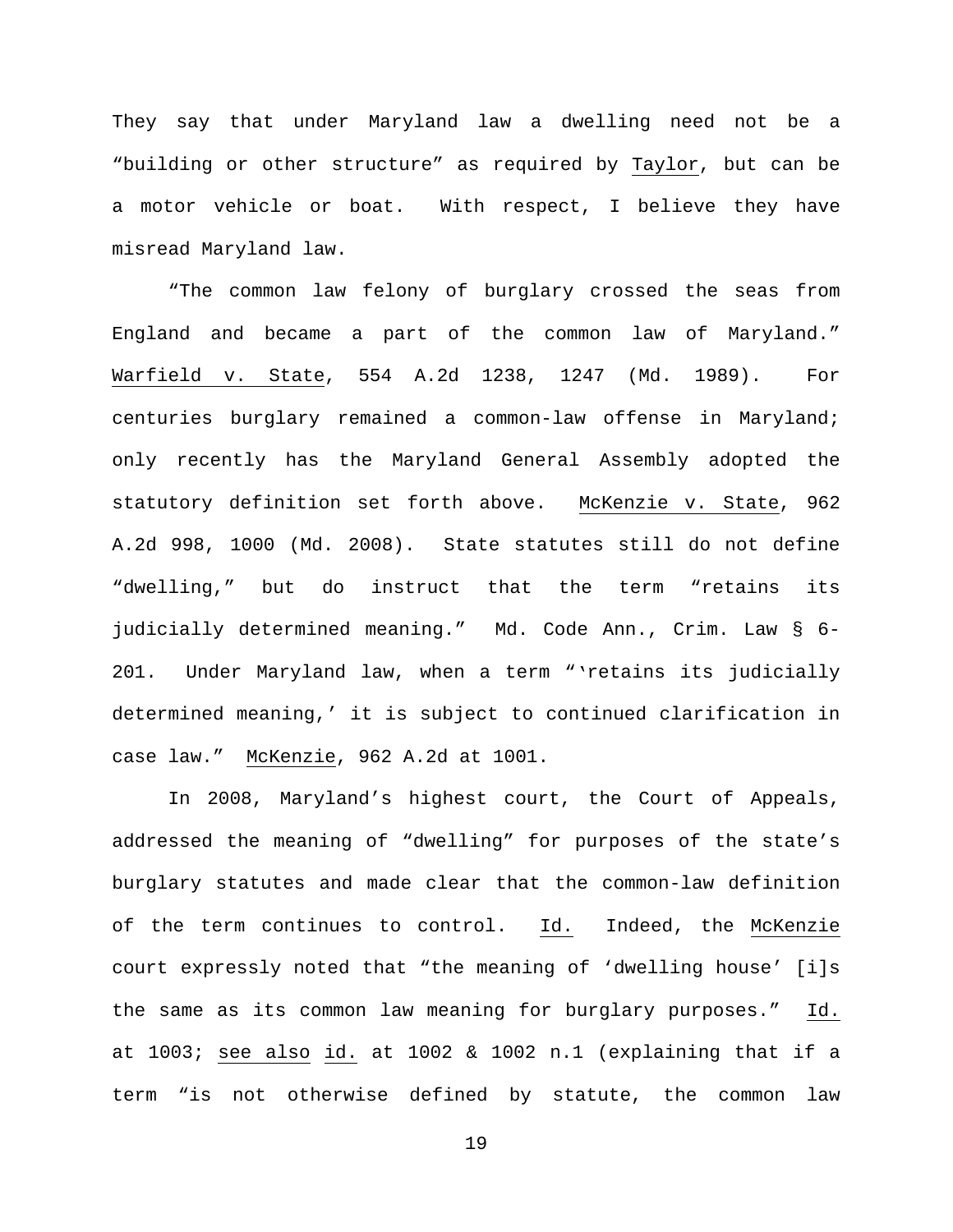meaning is assumed to be intended" and noting that "Maryland's statutory offense of burglary in the first degree is most akin to common law burglary, without the element of 'in the nighttime.'"). Thus, although the meaning of "dwelling" is "subject to continued clarification in case law," id. at 1001, Maryland's highest court has recently explained that Maryland defines "dwelling" as it was defined at common law. And because generic burglary covers "at least the 'classic' common-law definition" of the crime, Taylor, 495 U.S. at 593 (emphasis added), Maryland first-degree burglary necessarily constitutes a crime sufficient to support an enhanced federal sentence.

My friends in the majority resist this straightforward conclusion on the ground that McKenzie indicates that in Maryland "a dwelling is nothing more than 'a place where a person resides and sleeps,'" and so, assertedly, encompasses boats and motor vehicles. Supra at 13. But, in fact, McKenzie neither holds nor suggests this. Rather, the McKenzie court expressly observed that "[t]he test as to whether or not a building is a 'dwelling house' is whether or not it is used regularly as a place to sleep. No building becomes a 'dwelling' by reason of the fact that someone may sleep there on rare occasions or take an occasional nap there." McKenzie, 962 A.2d at 1003 (quoting Poff v. State, 241 A.2d 898, 900 (Md. App.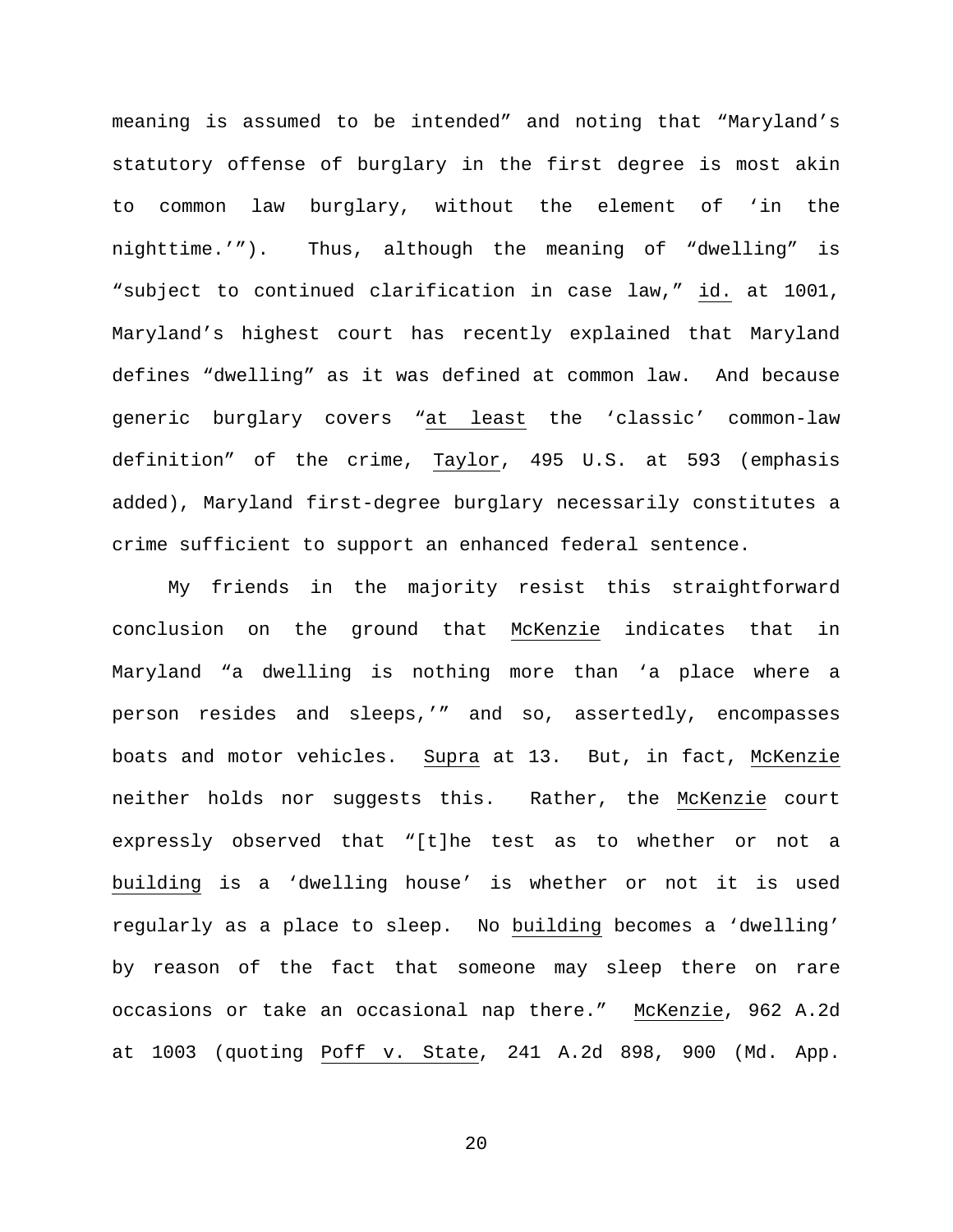[1](#page-20-0)968)) (emphases added and alteration omitted). $^1$  In Maryland, therefore, a person may be convicted of first-degree burglary only if he unlawfully enters a building or structure and that building or structure is a dwelling.

To be sure, Maryland courts have repeatedly stressed that a "dwelling," for burglary purposes, is a place where one resides and regularly sleeps. See id. at 1003-06 (canvassing Maryland case law). But they do so not because a dwelling need not be a building or structure. Rather, it is because "[c]ommon law burglary and, by extension, Maryland's statutes prohibiting burglary of the 'dwelling of another,' are crimes against habitation." Id. at 1002 (citing W. Blackstone, 4 Commentaries 169; R. Perkins & R. Boyce, Criminal Law, ch. 3 § 1 (3d ed. 1982); W. LaFave & A. Scott, Substantive Criminal Law,  $\S$  8.13(c) (1986)). Unlike the more expansive generic definition of burglary, which covers all buildings and structures, common-law (and so Maryland) burglary covers only buildings and structures used as a "dwelling." See LaFave & Scott at § 8.13(c). And, under Maryland law "[a] structure does not become a dwelling until someone occupies it." McKenzie, 962 A.2d at 1002.

<span id="page-20-0"></span> $1$  Notably, in its three-page discussion of the term "dwelling," the McKenzie court recognized more than twenty-five times that, for purposes of Maryland burglary law, a "dwelling" is a "building" or "structure," or a unit within a "building" or "structure." See id. at 1003-05.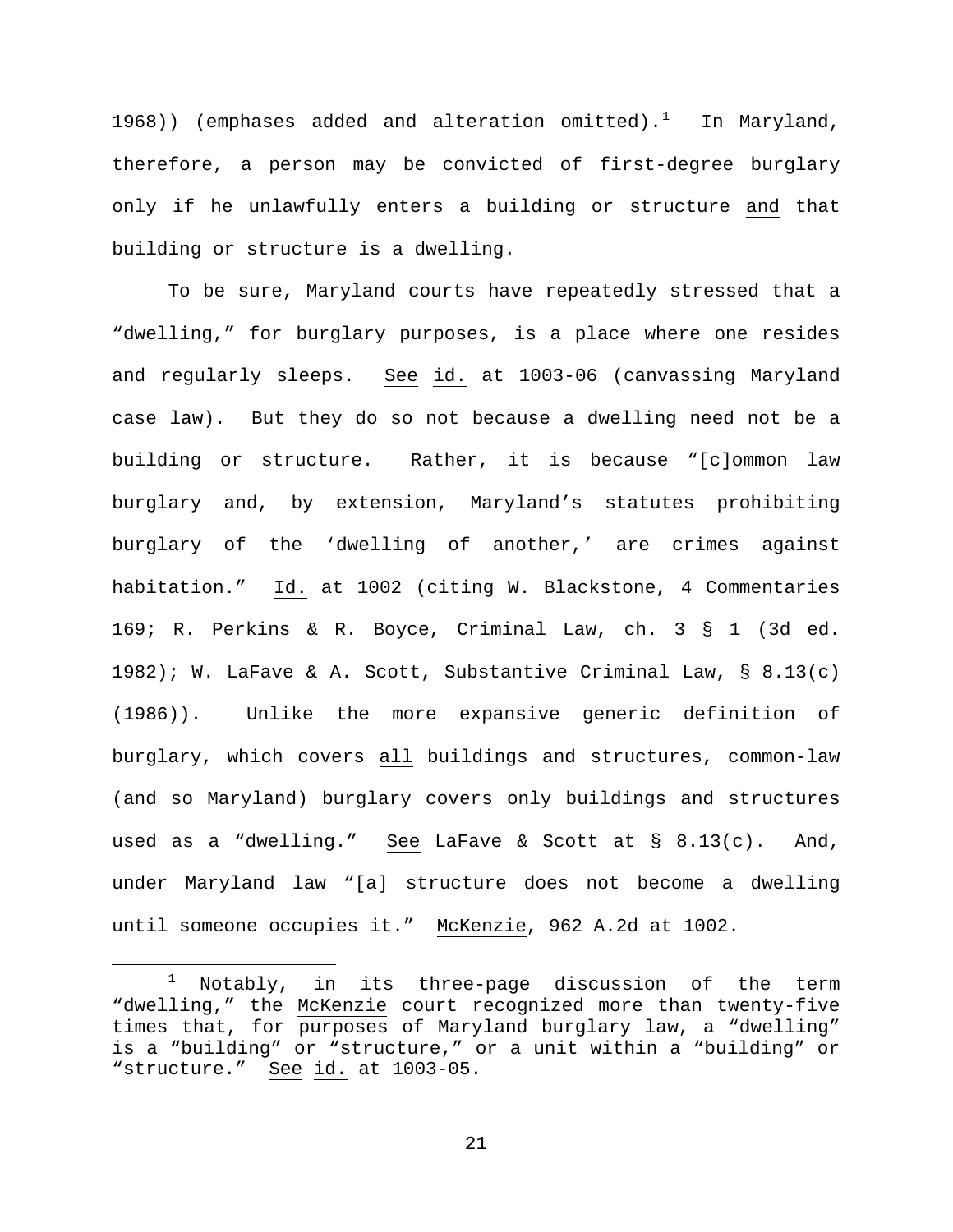Maryland courts, moreover, have consistently rejected efforts to stretch the definition of "dwelling" beyond its narrow origins. Maryland's intermediate appellate court, the Court of Special Appeals, for example, has held that basements of apartment buildings, vacant apartment rooms, furnished but never occupied homes, warehouses, and churches are not "dwellings" within the meaning of the state's burglary statutes. Id. at 1003-05 (collecting cases); see also Sizemore v. State, 272 A.2d 824, 827 (Md. App. 1971) ("a church is not a dwelling house"). By contrast, any one of those places would satisfy the generic definition of burglary. See W. LaFave, 3 Substantive Criminal Law § 21.1 (2d ed. 2003) (explaining that contrary to the common-law requirement that burglary involve a dwelling, "statutes today typically use a much broader term, such as 'building' or 'structure'"). In sum, Maryland's requirement that a "dwelling" be a place where one resides and sleeps renders it narrower, not broader, than Taylor's buildings and structures.<sup>[2](#page-21-0)</sup>

<span id="page-21-0"></span> $2$  For the same reason, State v. Scott, 776 A.2d 810 (N.J. 2001), is no help to the majority. Like Maryland, New Jersey follows the common law meaning of "dwelling." Id. at 814 (explaining that because the New Jersey legislature failed to define 'dwelling,' the court must "consider the common-law<br>definition of that term"). Moreover, the jury in Scott was Moreover, the jury in Scott was expressly instructed to "make a determination whether, one, [the temporarily unoccupied apartment in question] was a structure, and two, whether the structure was a dwelling." Id. at 812.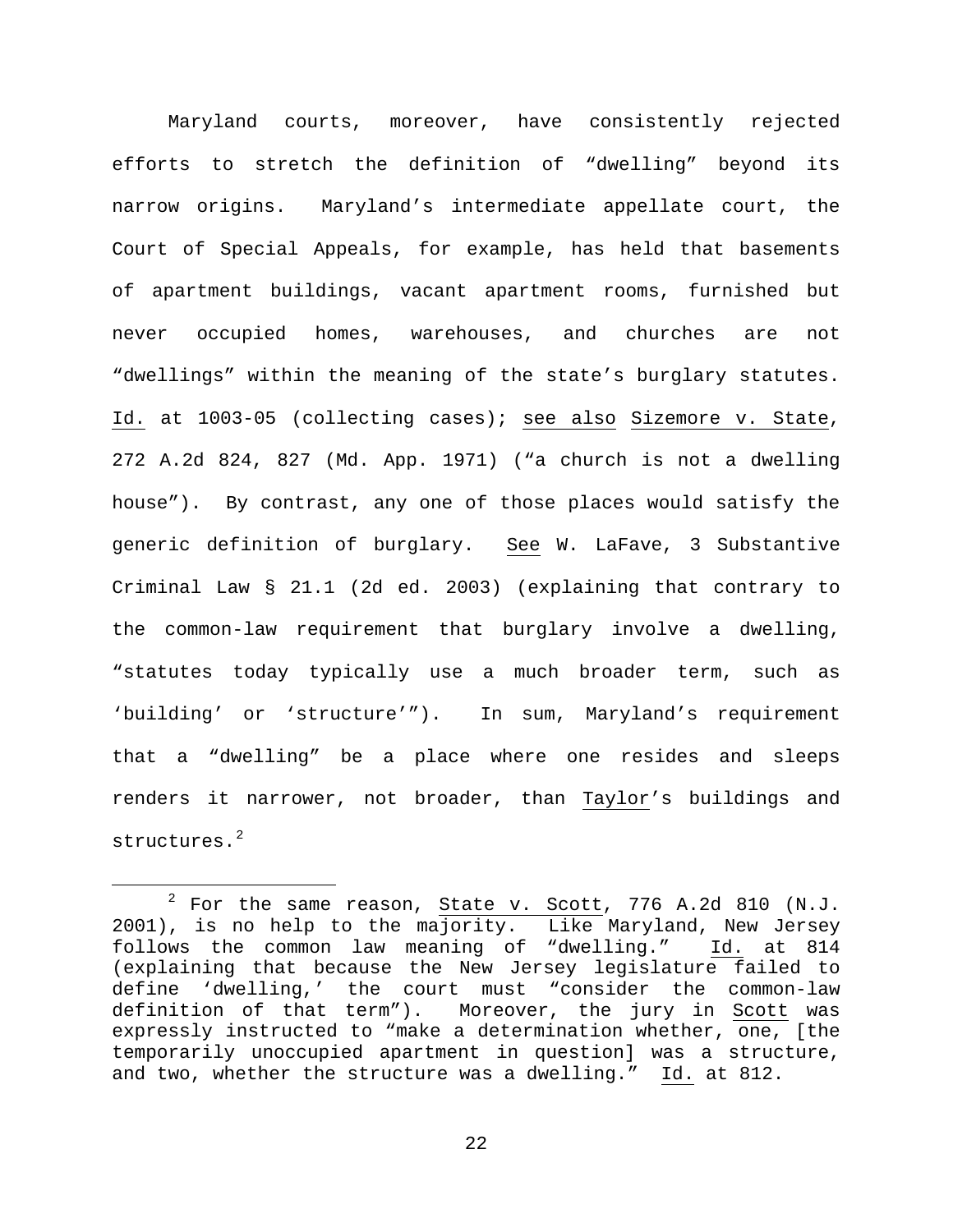Nothing in Kanaras v. State, 460 A.2d 61 (Md. App. 1983) is to the contrary. In Kanaras, the Court of Special Appeals held that a stationary motor home that had, for several weeks, been parked at a campground and hooked up to electrical and plumbing services, was a "dwelling" for burglary purposes. Id. at 71-72. The court noted that burglary law was "developed for the purpose of protecting the habitation of an individual," and that a "dwelling" must therefore be a place where one lives and sleeps. Id. at 69. But, Kanaras recognized, a "dwelling" need not be a "permanent structure so long as persons intend to live in the structure and in fact use it as an abode for human habitation." Id. at 71 (emphases added). Thus, although the Kanaras court stated that "it matters not what type of facility the individual chooses to use for his habitation," it did so simply to underscore that a "dwelling" need not be "a formal traditional mortar and brick" home so long as it is otherwise a building or structure. Id.

Furthermore, the Kanaras court was careful to confine its holding to the "facts before" it. Id. at 72; see also McKenzie, 962 A.2d at 1005 (explaining that Kanaras was rooted in the common law and confined to the "facts presented"). It specifically cautioned: "We do not hold that under all circumstances a motor home is a dwelling house." Id. at 72. Rather, it noted that it "might reach a different result" under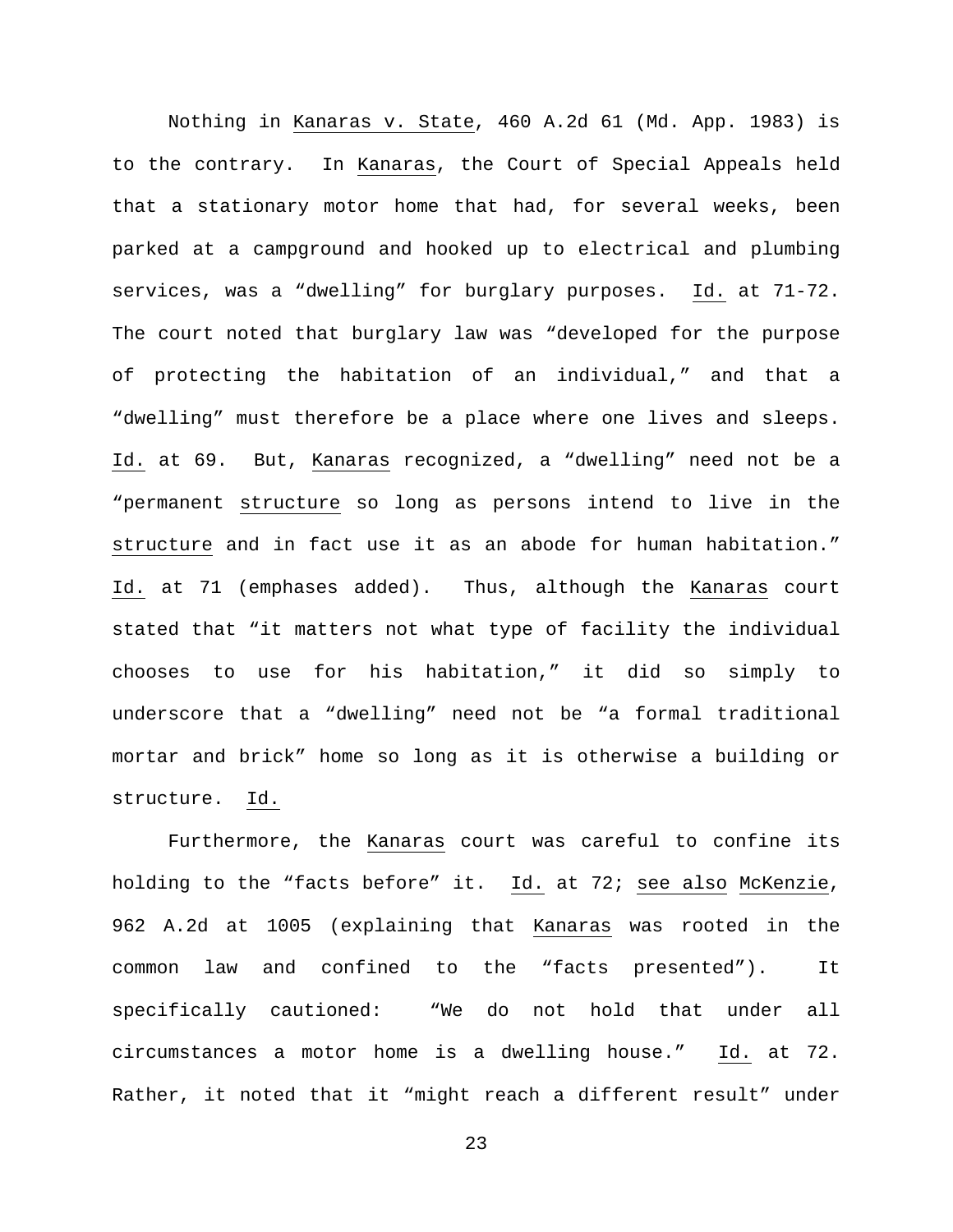different facts –- e.g., had the motor home been "simply parked on a street rather than a campsite" and not "connected to health conveniences." Id. at 71. By emphasizing that the motor home was "stationary and connected for electrical and sanitary conveniences," the Kanaras court made clear that it was a "structure" affixed to the ground, and therefore qualified as a "dwelling." Id. Not only did the court not extend the definition of dwelling to boats and cars, it expressly warned that a car or other vehicle, "used as a vehicle primarily for transportation purposes, should not be regarded as a dwelling house, even if occasionally used for sleeping." Id. at 69 (emphasis added). $3$ 

Kanaras, in short, did not stretch the meaning of "dwelling" to motor vehicles or boats. Instead, it faithfully followed the common-law definition of "dwelling," construing the term as a "building or other structure," Taylor, 495 U.S. at 599, in which a person resides and sleeps. Indeed, the trial

<span id="page-23-0"></span><sup>&</sup>lt;sup>3</sup> I note that my colleagues' suggestion that "dwelling" encompasses cars would render superfluous a separate, more specific Maryland statute. See Md. Code Ann., Crim. Law § 6-206 (forbidding the "breaking and entering [of a] motor vehicle"). This, of course, is at odds with Supreme Court instruction that we avoid construing a statute in a way that renders another more<br>specific statute superfluous. See, e.g., RadLAX Gateway Hotel, See, e.g., RadLAX Gateway Hotel, LLC v. Amalgamated Bank, 132 S. Ct. 2065, 2071 (2012).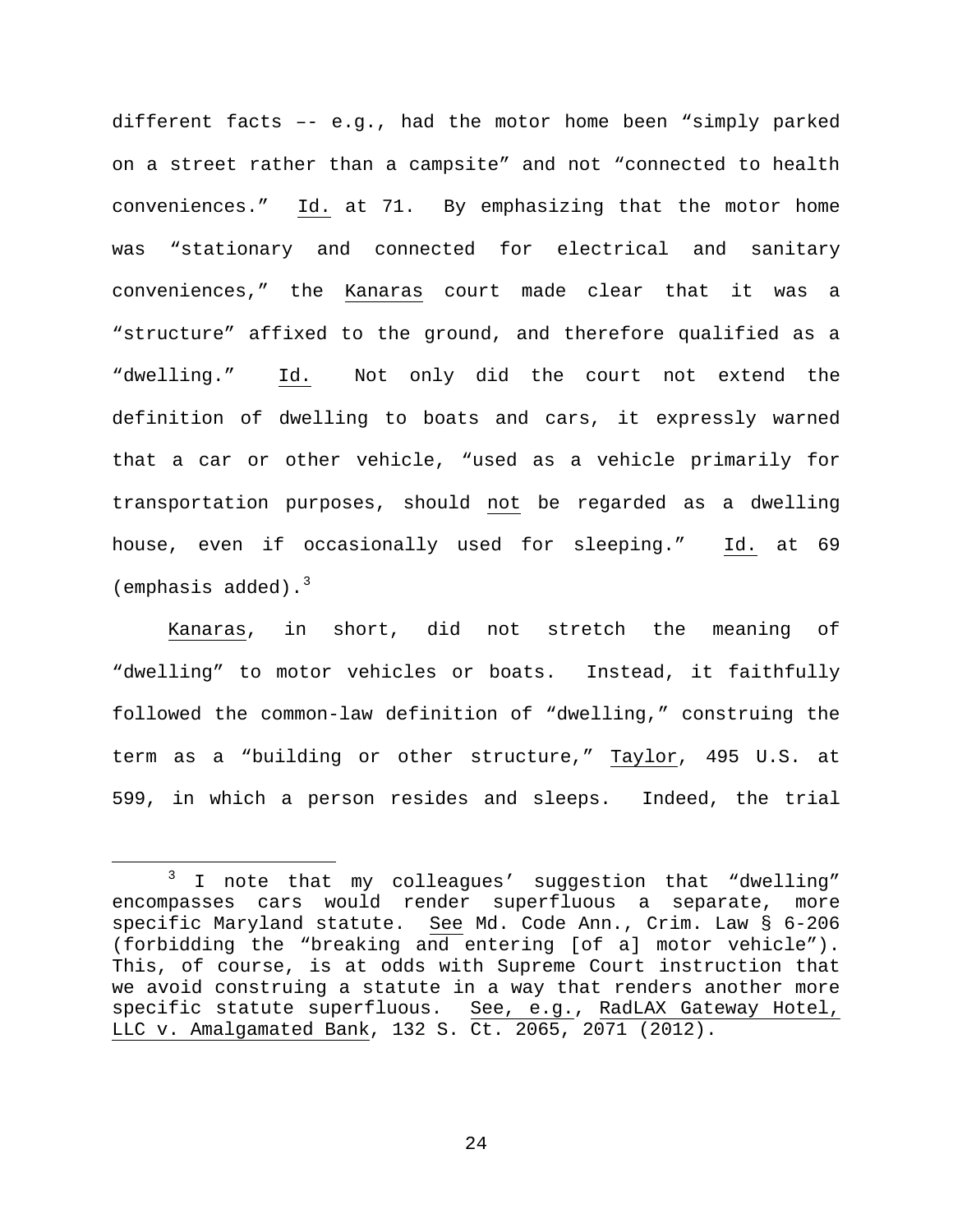court in Kanaras expressly instructed the jury that "a dwelling house refers to a structure which is used regularly as a place to sleep" and that "[i]n order to find the defendant guilty . . . you must find that the camper or motor home was a structure regularly used as a place to sleep." 460 A.2d at 72 (emphases added). If, as the majority holds, entry into a "structure" was not an element of burglary under Maryland law, this jury instruction would have been erroneous. That the Kanaras court held that the trial judge "did not err" in "giving [this] instruction" removes any doubt as to the question whether a "dwelling," for purposes of Maryland's burglary statutes, requires entry into a "building or other structure."<sup>[4](#page-24-0)</sup>

# III.

In sum, Maryland's first-degree burglary statute tracks the common law and so is "narrower than the generic" definition developed in Taylor, 495 U.S. at 598. Henriquez's conviction

<span id="page-24-0"></span> $4$  Thus, in United States v. Martin, No. 12-5001, -- F.3d --(4th Cir. 2014), we recently held that Maryland's fourth-degree burglary statute -- which provides in relevant part that "[a] person may not break and enter the dwelling of another," Md. Code Ann., Crim. Law  $\S$  6-205(a) -- does not qualify as generic burglary because it "does not require that the defendant have<br>the intent to commit a crime when he enters the dwelling." Id. the intent to commit a crime when he enters the dwelling." at \*5-6. Neither Martin's lawyer nor the court suggested that the Maryland statute did not constitute generic burglary because, pursuant to Maryland law, a "dwelling" need not be a "building or other structure."